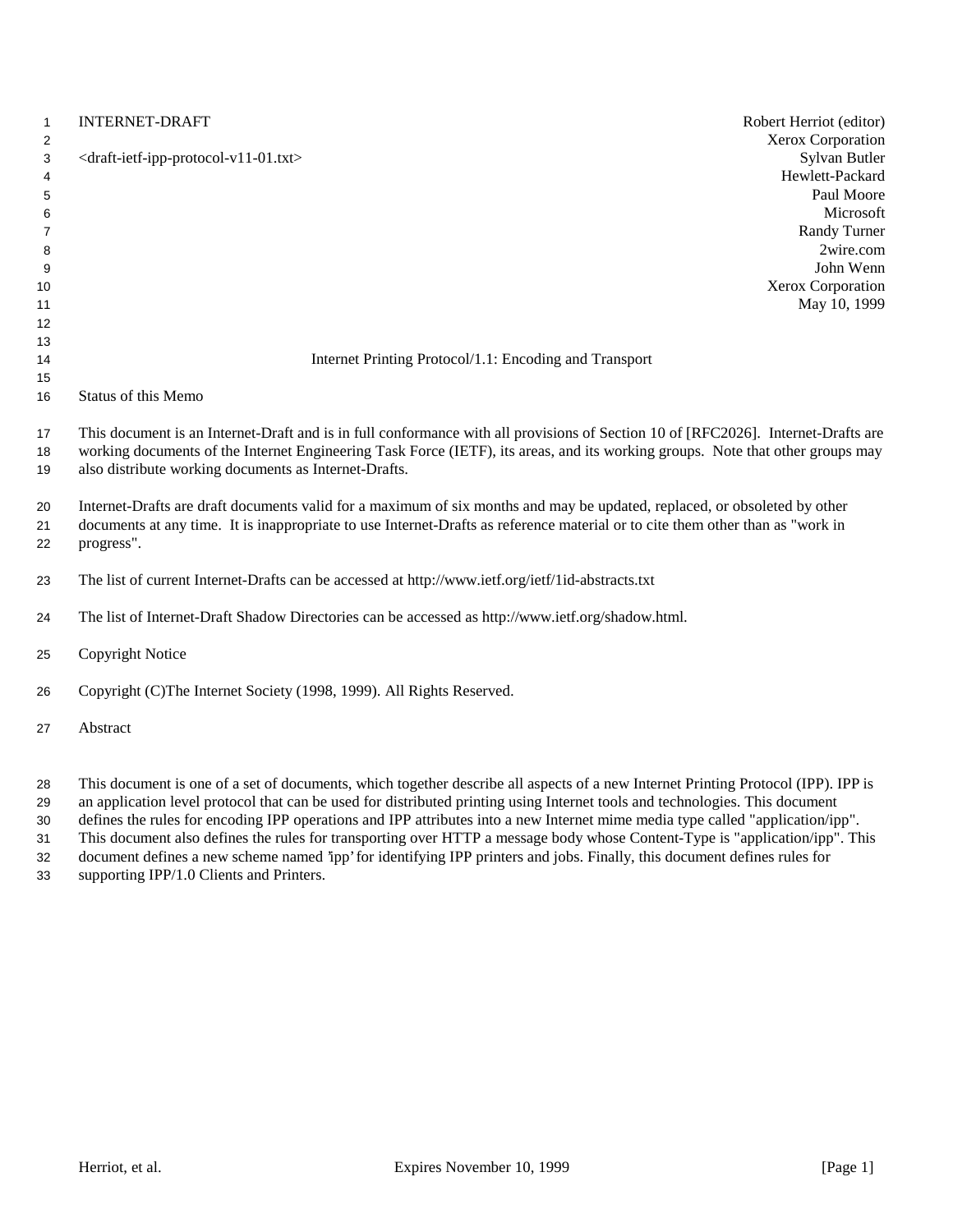The full set of IPP documents includes:

- Design Goals for an Internet Printing Protocol [rfc2567]
- Rationale for the Structure and Model and Protocol for the Internet Printing Protocol [rfc2568]
- Internet Printing Protocol/1.1: Model and Semantics [ipp-mod]
- Internet Printing Protocol/1.1: Encoding and Transport (this document)
- Internet Printing Protocol/1.1: Implementer's Guide [ipp-iig]
- Mapping between LPD and IPP Protocols [rfc2069]

The document, "Design Goals for an Internet Printing Protocol", takes a broad look at distributed printing functionality, and it

enumerates real-life scenarios that help to clarify the features that need to be included in a printing protocol for the Internet. It

 identifies requirements for three types of users: end users, operators, and administrators. It calls out a subset of end user requirements that are satisfied in IPP/1.1. Operator and administrator requirements are out of scope for version 1.1.

 The document, "Rationale for the Structure and Model and Protocol for the Internet Printing Protocol", describes IPP from a high level view, defines a roadmap for the various documents that form the suite of IPP specifications, and gives background and rationale for the IETF working group's major decisions.

 The document, "Internet Printing Protocol/1.1: Model and Semantics", describes a simplified model with abstract objects, their attributes, and their operations that are independent of encoding and transport. It introduces a Printer and a Job object. The Job object optionally supports multiple documents per Job. It also addresses security, internationalization, and directory issues.

 The document "Internet Printing Protocol/1.1: Implementer's Guide", gives advice to implementers of IPP clients and IPP objects.

 The document "Mapping between LPD and IPP Protocols" gives some advice to implementers of gateways between IPP and LPD (Line Printer Daemon) implementations.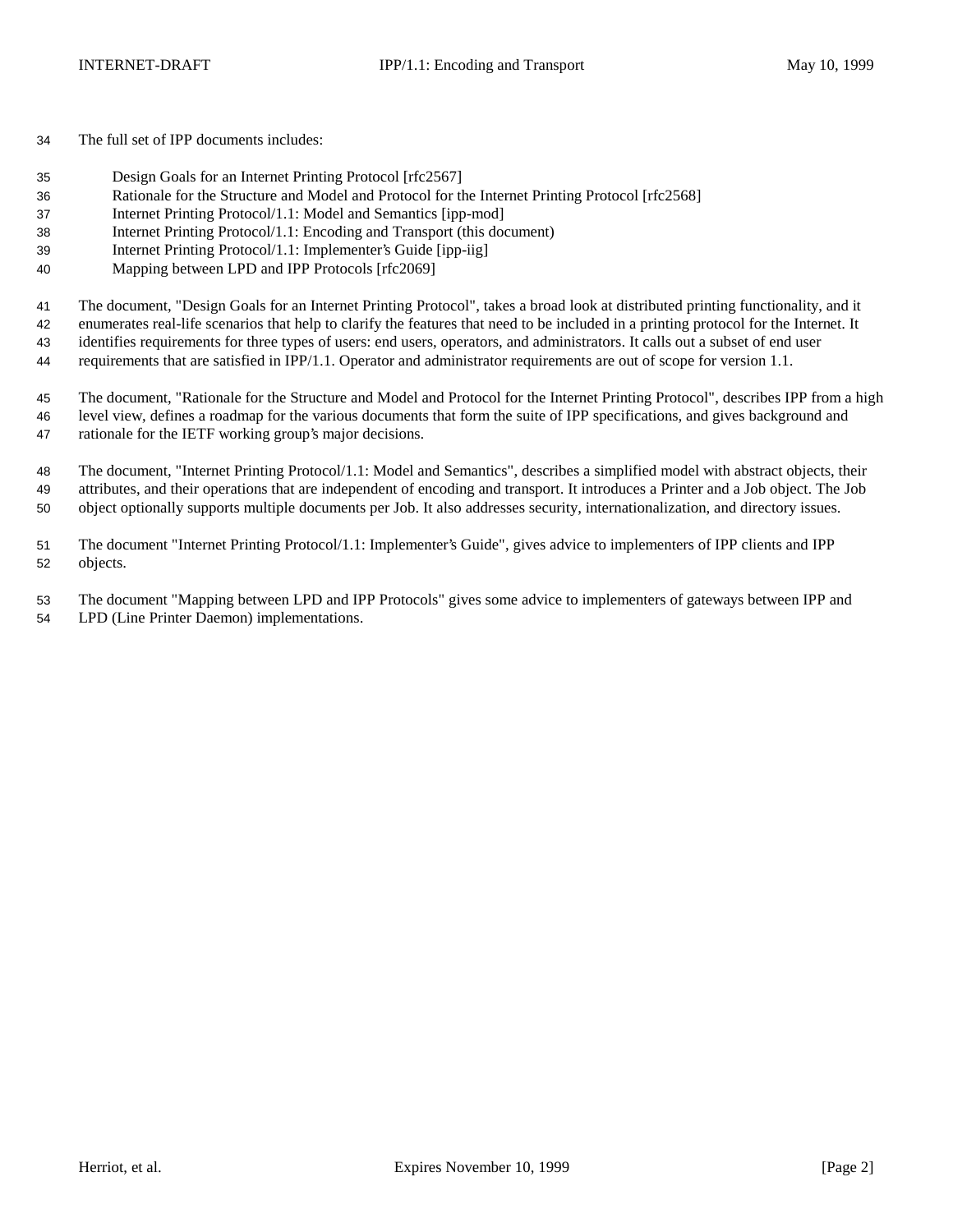| I | I<br>I |
|---|--------|

#### Table of Contents

| 56 | 1.                              |                          |  |
|----|---------------------------------|--------------------------|--|
| 57 | 2.                              |                          |  |
| 58 | $\mathcal{E}$                   |                          |  |
| 59 |                                 | 3.1                      |  |
| 60 |                                 | 3.2                      |  |
| 61 |                                 | 3.3                      |  |
| 62 |                                 | 3.4                      |  |
| 63 |                                 | 3.5                      |  |
| 64 |                                 | 3.6                      |  |
| 65 |                                 | 3.7<br>Tags <sup>8</sup> |  |
| 66 |                                 |                          |  |
| 67 |                                 |                          |  |
| 68 |                                 |                          |  |
| 69 |                                 |                          |  |
| 70 |                                 |                          |  |
| 71 |                                 |                          |  |
| 72 |                                 | 3.12 Data 12             |  |
| 73 | 4.                              |                          |  |
| 74 | 5.                              |                          |  |
| 75 | 6.                              |                          |  |
| 76 | $7_{\scriptscriptstyle{\circ}}$ |                          |  |
| 77 |                                 | 7.1                      |  |
| 78 |                                 |                          |  |
| 79 | 8.                              |                          |  |
| 80 | 9.                              |                          |  |
| 81 | 10.                             |                          |  |
| 82 | 11.                             |                          |  |
| 83 |                                 |                          |  |
| 84 |                                 |                          |  |
| 85 |                                 |                          |  |
| 86 |                                 |                          |  |
| 87 |                                 |                          |  |
| 88 |                                 |                          |  |
| 89 |                                 |                          |  |
| 90 |                                 |                          |  |
| 91 | 12.                             |                          |  |
| 92 | 13.                             |                          |  |
| 93 |                                 |                          |  |
|    |                                 |                          |  |

#### 1. Introduction 94

95 This document contains the rules for encoding IPP operations and describes two layers: the transport layer and the operation 96 layer.

The transport layer consists of an HTTP/1.1 request or response. RFC 2068 [rfc2068] describes HTTP/1.1. This document 97 specifies the HTTP headers that an IPP implementation supports. 98

99 The operation layer consists of a message body in an HTTP request or response. The document "Internet Printing Protocol/1.1:

100 Model and Semantics" [ipp-mod] defines the semantics of such a message body and the supported values. This document

101 specifies the encoding of an IPP operation. The aforementioned document [ipp-mod] is henceforth referred to as the "IPP model 102 document"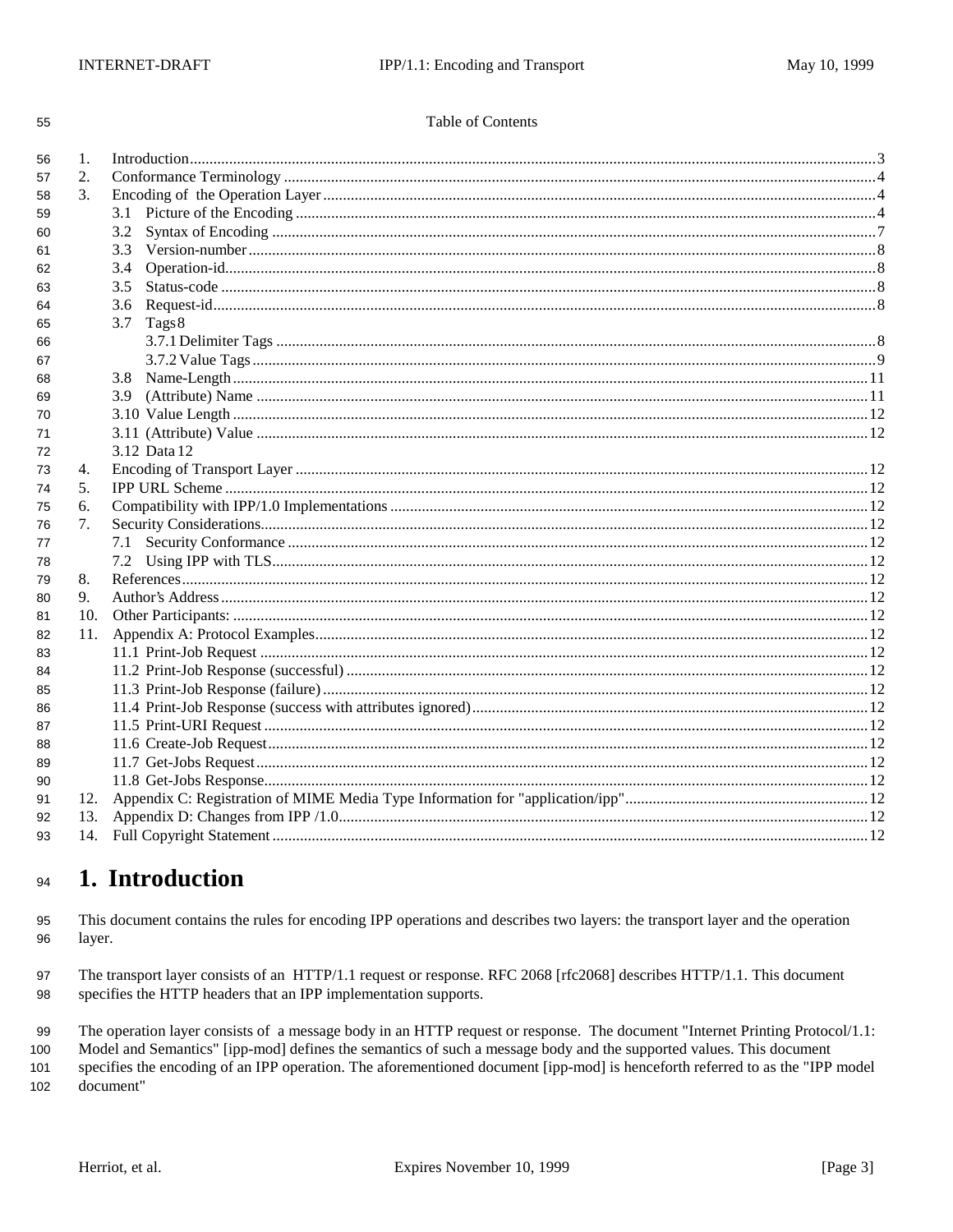# **2. Conformance Terminology**

 The key words "MUST", "MUST NOT", "REQUIRED", "SHOULD", "SHOULD NOT", "RECOMMENDED", "MAY", and "OPTIONAL" in this document are to be interpreted as described in RFC 2119 [rfc2119].

# **3. Encoding of the Operation Layer**

 The operation layer MUST contain a single operation request or operation response. Each request or response consists of a sequence of values and attribute groups. Attribute groups consist of a sequence of attributes each of which is a name and value. Names and values are ultimately sequences of octets

 The encoding consists of octets as the most primitive type. There are several types built from octets, but three important types are integers, character strings and octet strings, on which most other data types are built. Every character string in this encoding MUST be a sequence of characters where the characters are associated with some charset and some natural language. A character string MUST be in "reading order" with the first character in the value (according to reading order) being the first character in the encoding. A character string whose associated charset is US-ASCII whose associated natural language is US English is henceforth called a US-ASCII-STRING. A character string whose associated charset and natural language are specified in a request or response as described in the model document is henceforth called a LOCALIZED-STRING. An octet string MUST be in "IPP model document order" with the first octet in the value (according to the IPP model document order) being the first octet in the encoding Every integer in this encoding MUST be encoded as a signed integer using two's-complement binary encoding with big-endian format (also known as "network order" and "most significant byte first"). The number of octets for an integer MUST be 1, 2 or 4, depending on usage in the protocol. Such one-octet integers, henceforth called SIGNED-BYTE, are used for the version-number and tag fields. Such two-byte integers, henceforth called SIGNED-SHORT are used for the operation-id, status-code and length fields. Four byte integers, henceforth called SIGNED-INTEGER, are used for values fields and the sequence number.

- The following two sections present the operation layer in two ways
- informally through pictures and description
- 126 formally through Augmented Backus-Naur Form (ABNF), as specified by RFC 2234 [rfc2234]

### **3.1 Picture of the Encoding**

The encoding for an operation request or response consists of: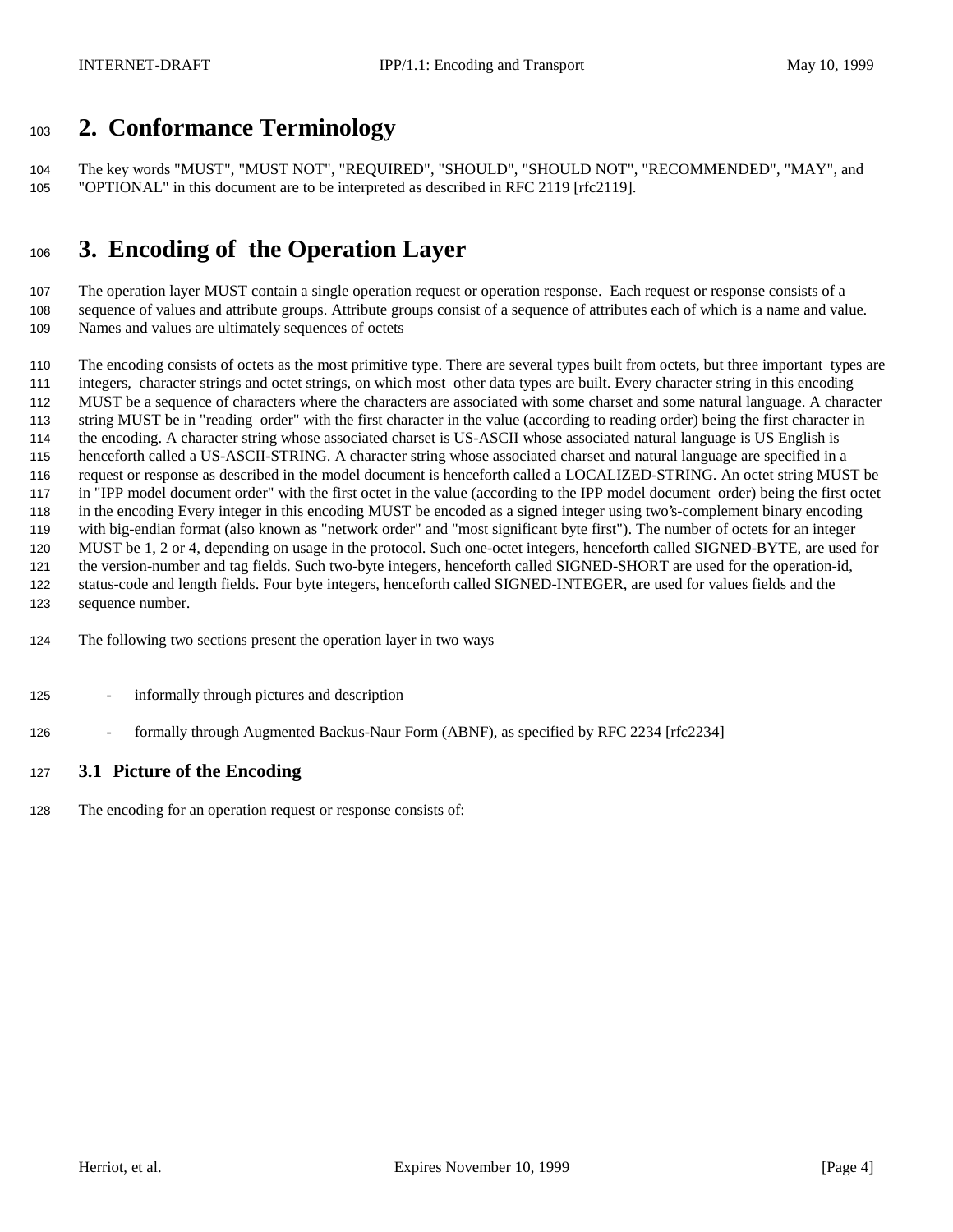| 129                      |                                                        |         |                    |
|--------------------------|--------------------------------------------------------|---------|--------------------|
| 130<br>131               | version-number                                         |         | 2 bytes - required |
| 132<br>133<br>134<br>135 | operation-id (request)<br>or<br>status-code (response) |         | 2 bytes - required |
| 136<br>137               | request-id                                             |         | 4 bytes - required |
| 138<br>139               | xxx-attributes-tag                                     | 1 byte  | $-0$ or more       |
| 140<br>141               | xxx-attribute-sequence                                 | n bytes |                    |
| 142<br>143               | end-of-attributes-tag                                  | 1 byte  | - required         |
| 144<br>145               | data                                                   |         | q bytes - optional |
|                          |                                                        |         |                    |

 The xxx-attributes-tag and xxx-attribute-sequence represents four different values of "xxx", namely, operation, job, printer and unsupported. The xxx-attributes-tag and an xxx-attribute-sequence represent attribute groups in the model document. The xxx-attributes-tag identifies the attribute group and the xxx-attribute-sequence contains the attributes.

 The expected sequence of xxx-attributes-tag and xxx-attribute-sequence is specified in the IPP model document for each operation request and operation response.

 A request or response SHOULD contain each xxx-attributes-tag defined for that request or response even if there are no attributes except for the unsupported-attributes-tag which SHOULD be present only if the unsupported-attribute-sequence is non-empty. A receiver of a request MUST be able to process as equivalent empty attribute groups:

- a) an xxx-attributes-tag with an empty xxx-attribute-sequence,
- b) an expected but missing xxx-attributes-tag.

 The data is omitted from some operations, but the end-of-attributes-tag is present even when the data is omitted. Note, the xxx- attributes-tags and end-of-attributes-tag are called 'delimiter-tags'. Note: the xxx-attribute-sequence, shown above may consist of 0 bytes, according to the rule below.

An xxx-attributes-sequence consists of zero or more compound-attributes.

| 160 |                    |                     |  |
|-----|--------------------|---------------------|--|
| 161 | compound-attribute | s bytes - 0 or more |  |
| 162 |                    |                     |  |

A compound-attribute consists of an attribute with a single value followed by zero or more additional values.

 Note: a 'compound-attribute' represents a single attribute in the model document. The 'additional value' syntax is for attributes with 2 or more values.

Each attribute consists of: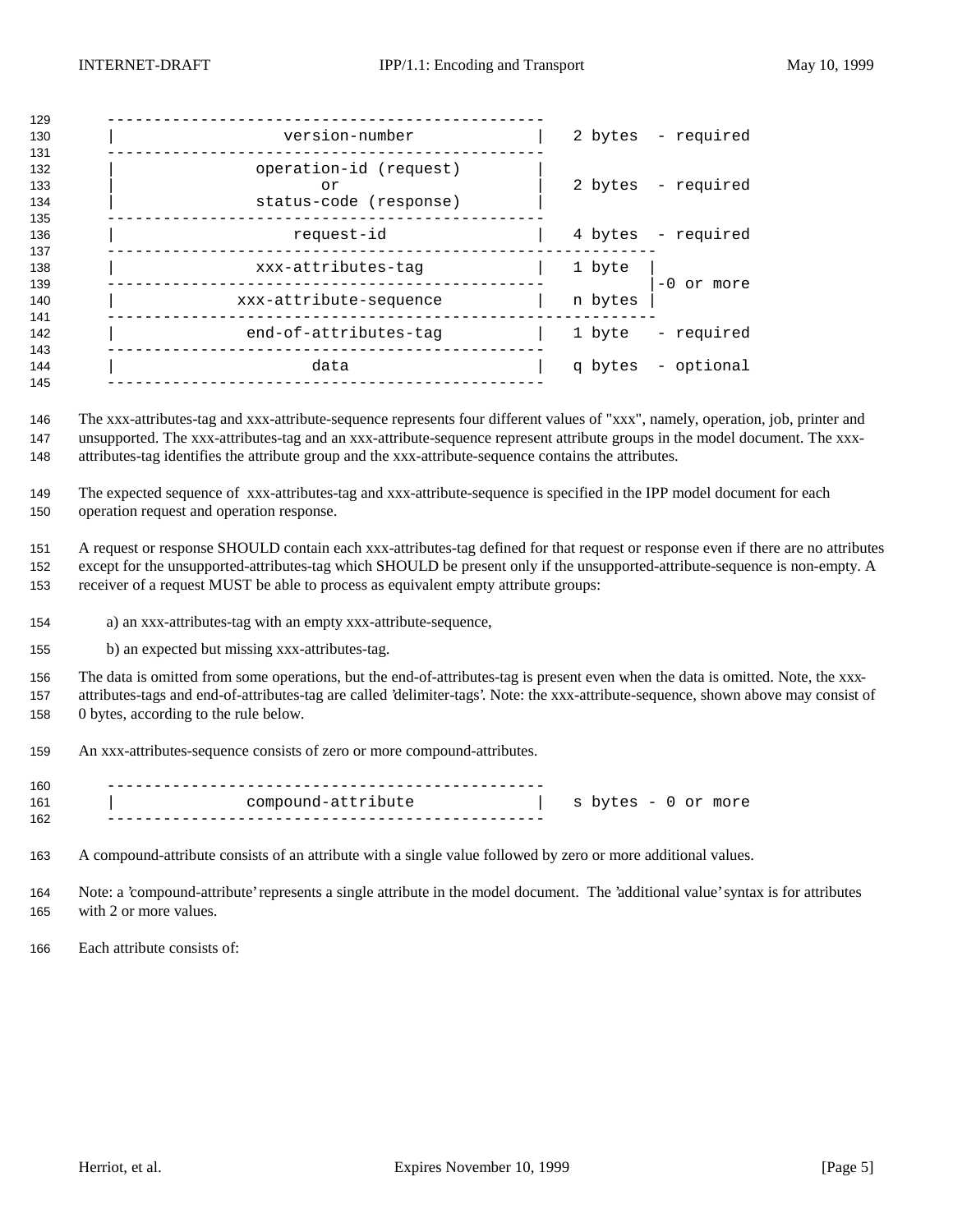|                                  | value-tag<br>name-length (value is u)                                                                                                               | 1 byte             |                          |
|----------------------------------|-----------------------------------------------------------------------------------------------------------------------------------------------------|--------------------|--------------------------|
|                                  |                                                                                                                                                     |                    |                          |
|                                  |                                                                                                                                                     | 2 bytes            |                          |
|                                  | name<br>-------                                                                                                                                     | u bytes            |                          |
|                                  | value-length (value is v)                                                                                                                           | 2 bytes            |                          |
|                                  | value                                                                                                                                               | v bytes            |                          |
| An additional value consists of: |                                                                                                                                                     |                    |                          |
|                                  | ----------------<br>value-tag                                                                                                                       | 1 byte             |                          |
|                                  | name-length (value is 0x0000)                                                                                                                       | 2 bytes            |                          |
|                                  | value-length (value is w)                                                                                                                           | 2 bytes            | -0 or more               |
|                                  |                                                                                                                                                     |                    |                          |
|                                  | value<br>Note: an additional value is like an attribute whose name-length is 0.<br>From the standpoint of a parsing loop, the encoding consists of: | w bytes            |                          |
|                                  |                                                                                                                                                     |                    |                          |
|                                  | version-number                                                                                                                                      |                    | 2 bytes - required       |
|                                  | operation-id (request)                                                                                                                              |                    |                          |
|                                  | or<br>status-code (response)                                                                                                                        |                    | 2 bytes - required       |
|                                  | request-id                                                                                                                                          |                    | 4 bytes - required       |
|                                  | tag (delimiter-tag or value-tag)                                                                                                                    | 1 byte             |                          |
|                                  | empty or rest of attribute                                                                                                                          | x bytes            | $-0$ or more             |
|                                  | _________________                                                                                                                                   |                    |                          |
|                                  | end-of-attributes-tag<br>--------------------<br>data                                                                                               | 2 bytes<br>y bytes | - required<br>- optional |

- the remainder of a single attribute where the tag specifies the type of the value.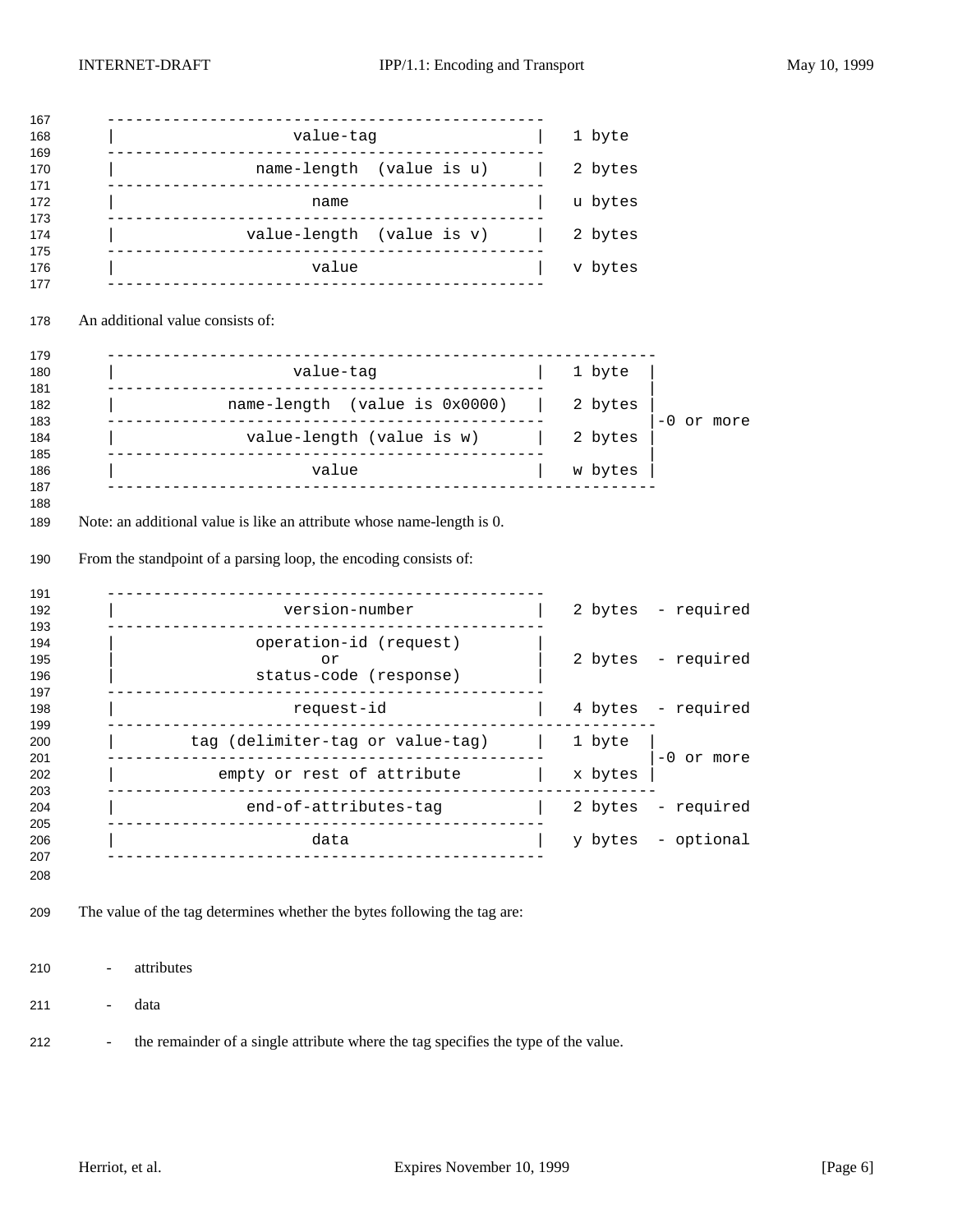### **3.2 Syntax of Encoding**

 The syntax below is ABNF [rfc2234] except 'strings of literals' MUST be case sensitive. For example 'a' means lower case 'a' and not upper case 'A'. In addition, SIGNED-BYTE and SIGNED-SHORT fields are represented as '%x' values which show their range of values.

| 217 | $ipp-message = ipp-request / ipp-response$                                         |                    |
|-----|------------------------------------------------------------------------------------|--------------------|
| 218 | ipp-request = version-number operation-id request-id                               |                    |
| 219 | *(xxx-attributes-tag xxx-attribute-sequence) end-of-attributes-tag data            |                    |
| 220 | ipp-response = version-number status-code request-id                               |                    |
| 221 | *(xxx-attributes-tag xxx-attribute-sequence) end-of-attributes-tag data            |                    |
| 222 | $xxxx$ -attribute-sequence = *compound-attribute                                   |                    |
| 223 |                                                                                    |                    |
| 224 | xxx-attributes-tag = operation-attributes-tag / job-attributes-tag /               |                    |
| 225 | printer-attributes-tag / unsupported-attributes-tag                                |                    |
| 226 |                                                                                    |                    |
| 227 | $version-number = majorversion-number minor-version-number$                        |                    |
| 228 | major-version-number = $SIGNED-BYTE$ ; initially %d1                               |                    |
| 229 | $minor-version-number = SIGNED-BYTE$ ; initially %d0                               |                    |
| 230 |                                                                                    |                    |
| 231 | operation-id = SIGNED-SHORT ; mapping from model defined below                     |                    |
| 232 | status-code = SIGNED-SHORT ; mapping from model defined below                      |                    |
| 233 | request-id = SIGNED-INTEGER ; whose value is $> 0$                                 |                    |
| 234 |                                                                                    |                    |
| 235 | $compound-attribute = attribute * additional-values$                               |                    |
| 236 |                                                                                    |                    |
| 237 | attribute = value-tag name-length name value-length value                          |                    |
| 238 | $additional-values = value-tag zero-name-length value-length value$                |                    |
|     |                                                                                    |                    |
| 239 | name-length = SIGNED-SHORT ; number of octets of 'name'                            |                    |
| 240 |                                                                                    |                    |
| 241 | name = LALPHA *(LALPHA / DIGIT / "-" / "_" / ".")                                  |                    |
| 242 | value-length = SIGNED-SHORT; number of octets of 'value'<br>$value = OCTET-STRING$ |                    |
| 243 |                                                                                    |                    |
| 244 |                                                                                    |                    |
| 245 | $data = OCTET-STRING$                                                              |                    |
| 246 |                                                                                    |                    |
| 247 | zero-name-length = $%x00.00$                                                       | ; name-length of 0 |
| 248 | operation-attributes-tag = $%x01$                                                  | ; tag of 1         |
| 249 | job-attributes-tag<br>$=$ % x02                                                    | ; tag of $2$       |
| 250 | printer-attributes-tag = $%x04$                                                    | ; tag of $4$       |
| 251 | unsupported- attributes-tag = $%x05$<br>; tag of $5$                               |                    |
| 252 | end-of-attributes-tag = $%x03$                                                     | ; tag of 3         |
| 253 | value-tag = $%x10$ -FF                                                             |                    |
| 254 |                                                                                    |                    |
| 255 | $SIGNED-BYTE = BYTE$                                                               |                    |
| 256 | $SIGNED-SHORT = 2BYTE$                                                             |                    |
| 257 | $SIGNED-INTER = 4BYTE$                                                             |                    |
| 258 | $\text{Diff} = \% \times 30-39$ ; "0" to "9"                                       |                    |
| 259 | LALPHA = $%x61-7A$ ; "a" to "z"                                                    |                    |
| 260 | $BYTE = %x00-FF$                                                                   |                    |
| 261 | $OCTET-STRING = *BYTE$                                                             |                    |
| 262 |                                                                                    |                    |

 The syntax allows an xxx-attributes-tag to be present when the xxx-attribute-sequence that follows is empty. The syntax is defined this way to allow for the response of Get-Jobs where no attributes are returned for some job-objects. Although it is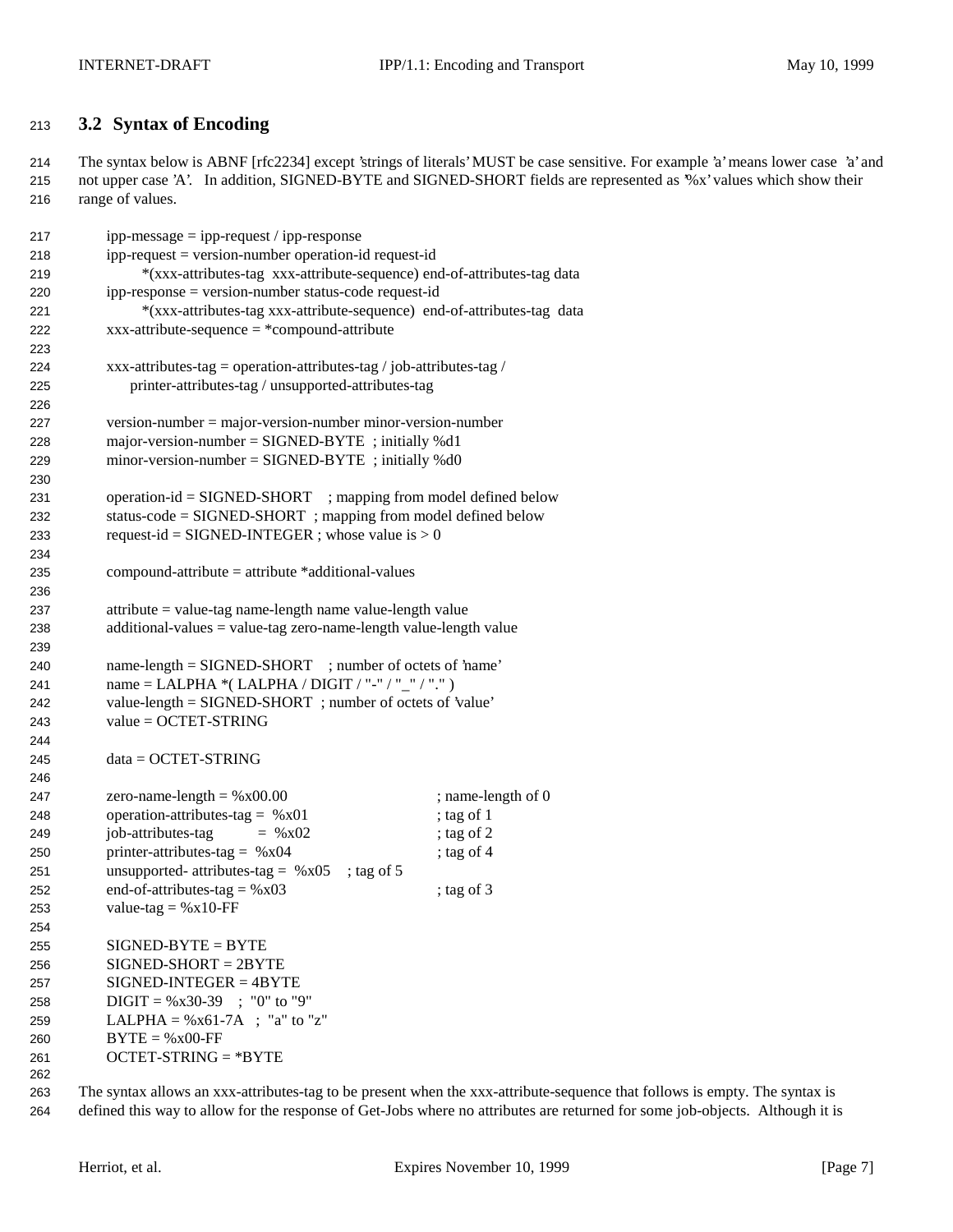RECOMMENDED that the sender not send an xxx-attributes-tag if there are no attributes (except in the Get-Jobs response just mentioned), the receiver MUST be able to decode such syntax.

#### **3.3 Version-number**

 The version-number MUST consist of a major and minor version-number, each of which MUST be represented by a SIGNED-269 BYTE. The protocol described in this document MUST have a major version-number of  $1 (0x01)$  and a minor version-number of 270  $1 (0x01)$ . The ABNF for these two bytes MUST be %x01.01.

#### **3.4 Operation-id**

 Operation-ids are defined as enums in the model document. An operation-ids enum value MUST be encoded as a SIGNED-SHORT.

Note: the values 0x4000 to 0xFFFF are reserved for private extensions.

### **3.5 Status-code**

Status-codes are defined as enums in the model document. A status-code enum value MUST be encoded as a SIGNED-SHORT.

- The status-code is an operation attribute in the model document. In the protocol, the status-code is in a special position, outside of the operation attributes.
- If an IPP status-code is returned, then the HTTP Status-Code MUST be 200 (successful-ok). With any other HTTP Status-Code value, the HTTP response MUST NOT contain an IPP message-body, and thus no IPP status-code is returned.

### **3.6 Request-id**

 The request-id allows a client to match a response with a request. This mechanism is unnecessary in HTTP, but may be useful when application/ipp entity bodies are used in another context.

 The request-id in a response MUST be the value of the request-id received in the corresponding request. A client can set the request-id in each request to a unique value or a constant value, such as 1, depending on what the client does with the request-id returned in the response. The value of the request-id MUST be greater than zero.

### **3.7 Tags**

- There are two kinds of tags:
- delimiter tags: delimit major sections of the protocol, namely attributes and data
- value tags: specify the type of each attribute value
- 3.7.1 Delimiter Tags
- The following table specifies the values for the delimiter tags: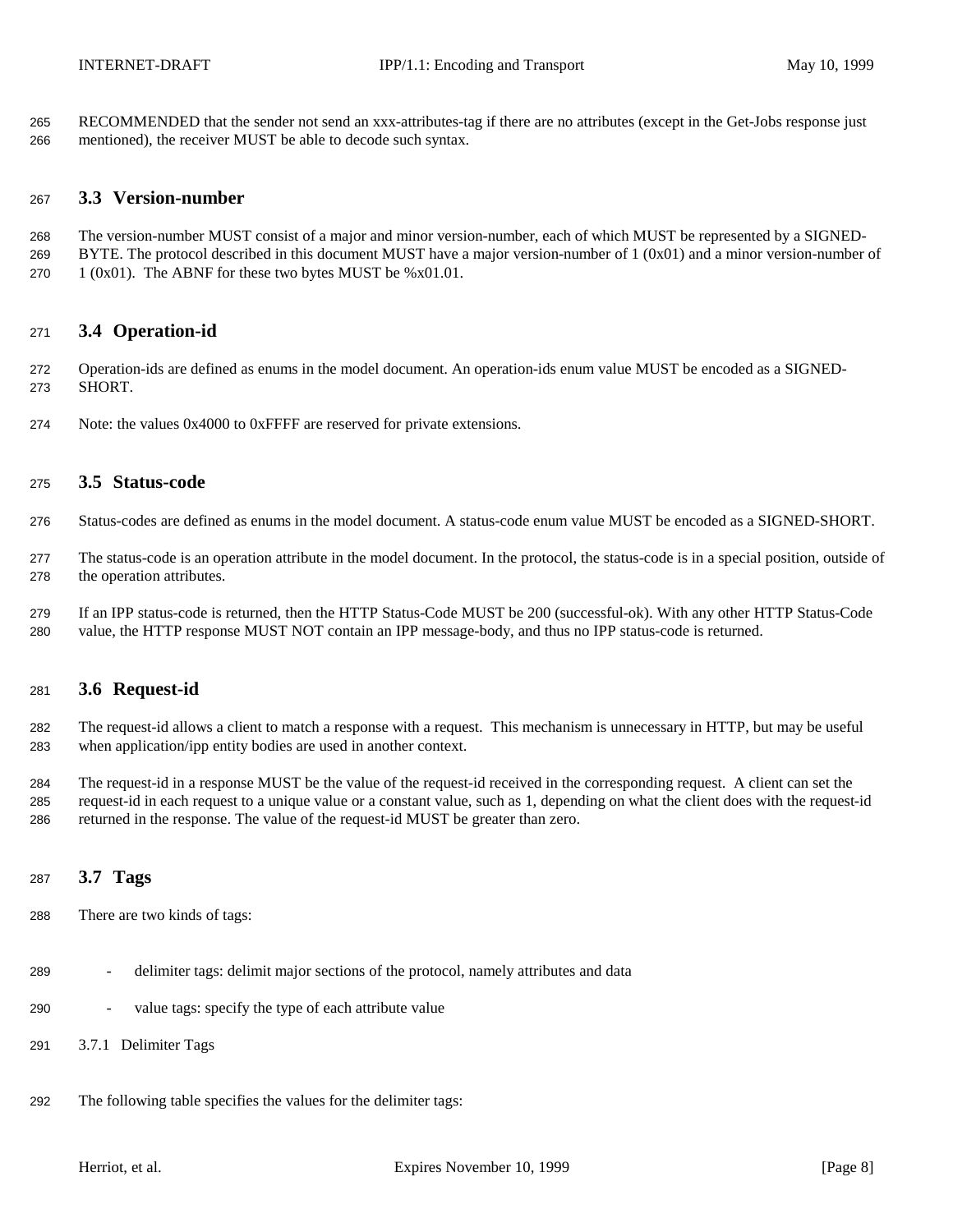| Tag Value (Hex) | <b>Delimiter</b>                                   |
|-----------------|----------------------------------------------------|
| 0x00            | reserved                                           |
| 0x01            | operation-attributes-tag                           |
| 0x02            | job-attributes-tag                                 |
| 0x03            | end-of-attributes-tag                              |
| 0x04            | printer-attributes-tag                             |
| 0x05            | unsupported-attributes-tag                         |
| $0x06-0x0e$     | reserved for future delimiters                     |
| 0x0F            | reserved for future chunking-end-of-attributes-tag |

293 When an xxx-attributes-tag occurs in the protocol, it MUST mean that zero or more following attributes up to the next delimiter 294 tag are attributes belonging to group xxx as defined in the model document, where xxx is operation, job, printer, unsupported.

 Doing substitution for xxx in the above paragraph, this means the following. When an operation-attributes-tag occurs in the protocol, it MUST mean that the zero or more following attributes up to the next delimiter tag are operation attributes as defined in the model document. When an job-attributes-tag occurs in the protocol, it MUST mean that the zero or more following attributes up to the next delimiter tag are job attributes or job template attributes as defined in the model document. When a printer-attributes-tag occurs in the protocol, it MUST mean that the zero or more following attributes up to the next delimiter tag are printer attributes as defined in the model document. When an unsupported-attributes-tag occurs in the protocol, it MUST mean that the zero or more following attributes up to the next delimiter tag are unsupported attributes as defined in the model document.

303 The operation-attributes-tag and end-of-attributes-tag MUST each occur exactly once in an operation. The operation-attributes-304 tag MUST be the first tag delimiter, and the end-of-attributes-tag MUST be the last tag delimiter. If the operation has a 305 document-content group, the document data in that group MUST follow the end-of-attributes-tag.

306 Each of the other three xxx-attributes-tags defined above is OPTIONAL in an operation and each MUST occur at most once in 307 an operation, except for job-attributes-tag in a Get-Jobs response which may occur zero or more times.

308 The order and presence of delimiter tags for each operation request and each operation response MUST be that defined in the 309 model document. For further details, see section 3.9 "(Attribute) Name" and section 11 "Appendix A: Protocol Examples".

310 A Printer MUST treat the reserved delimiter tags differently from reserved value tags so that the Printer knows that there is an 311 entire attribute group that it doesn't understand as opposed to a single value that it doesn't understand.

312 3.7.2 Value Tags

313 The remaining tables show values for the value-tag, which is the first octet of an attribute. The value-tag specifies the type of the 314 value of the attribute. The following table specifies the "out-of-band" values for the value-tag.

| Tag Value (Hex) | <b>Meaning</b>                            |
|-----------------|-------------------------------------------|
| 0x10            | unsupported                               |
| 0x11            | reserved for future 'default'             |
| 0x12            | unknown                                   |
| 0x13            | no-value                                  |
| $0x14-0x1F$     | reserved for future "out-of-band" values. |

315 The "unsupported" value MUST be used in the attribute-sequence of an error response for those attributes which the printer does

316 not support. The "default" value is reserved for future use of setting value back to their default value. The "unknown" value is

317 used for the value of a supported attribute when its value is temporarily unknown. The "no-value" value is used for a supported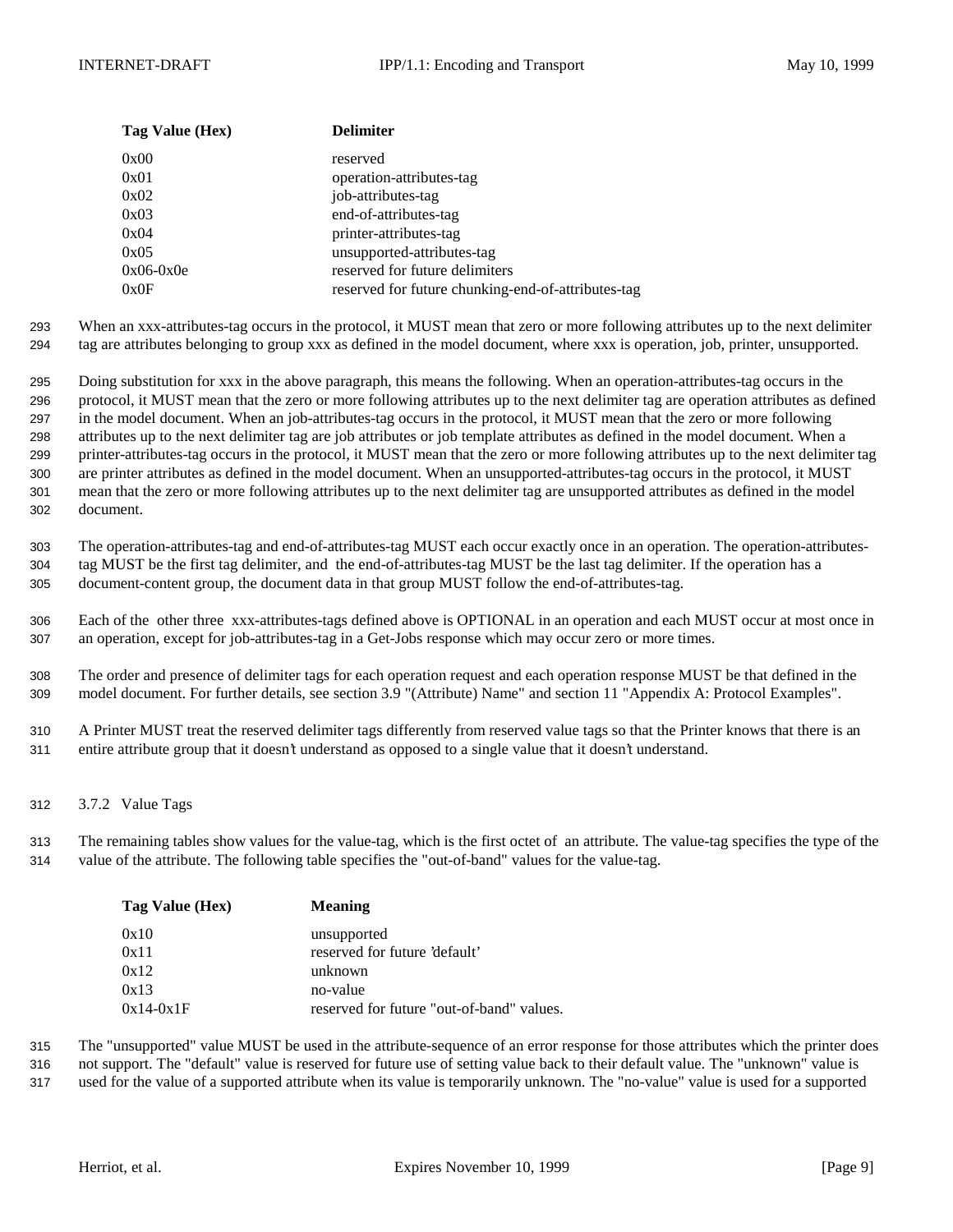- 318 attribute to which no value has been assigned, e.g. "job-k-octets-supported" has no value if an implementation supports this
- 319 attribute, but an administrator has not configured the printer to have a limit.
- 320 The following table specifies the integer values for the value-tag:

| Tag Value (Hex) | <b>Meaning</b>                    |
|-----------------|-----------------------------------|
| 0x20            | reserved                          |
| 0x21            | integer                           |
| 0x22            | boolean                           |
| 0x23            | enum                              |
| $0x24-0x2F$     | reserved for future integer types |

- 321 NOTE: 0x20 is reserved for "generic integer" if it should ever be needed.
- 322 The following table specifies the octetString values for the value-tag:

| Tag Value (Hex) | <b>Meaning</b>                          |
|-----------------|-----------------------------------------|
| 0x30            | octetString with an unspecified format  |
| 0x31            | dateTime                                |
| 0x32            | resolution                              |
| 0x33            | rangeOfInteger                          |
| 0x34            | reserved for collection (in the future) |
| 0x35            | textWithLanguage                        |
| 0x36            | nameWithLanguage                        |
| $0x37-0x3F$     | reserved for future octetString types   |
|                 |                                         |

323 The following table specifies the character-string values for the value-tag:

| Tag Value (Hex) | <b>Meaning</b>                             |
|-----------------|--------------------------------------------|
| 0x40            | reserved                                   |
| 0x41            | textWithoutLanguage                        |
| 0x42            | nameWithoutLanguage                        |
| 0x43            | reserved                                   |
| 0x44            | keyword                                    |
| 0x45            | uri                                        |
| 0x46            | uriScheme                                  |
| 0x47            | charset                                    |
| 0x48            | naturalLanguage                            |
| 0x49            | mimeMediaType                              |
| $0x4A-0x5F$     | reserved for future character string types |

- 324 NOTE: 0x40 is reserved for "generic character-string" if it should ever be needed.
- 325 NOTE: an attribute value always has a type, which is explicitly specified by its tag; one such tag value is 326 "nameWithoutLanguage". An attribute's name has an implicit type, which is keyword.
- 327 The values 0x60-0xFF are reserved for future types. There are no values allocated for private extensions. A new type MUST be
- 328 registered via the type 2 registration process [ipp-mod].
- 329 The tag 0x7F is reserved for extending types beyond the 255 values available with a single byte. A tag value of 0x7F MUST 330 signify that the first 4 bytes of the value field are interpreted as the tag value. Note, this future extension doesn't affect parsers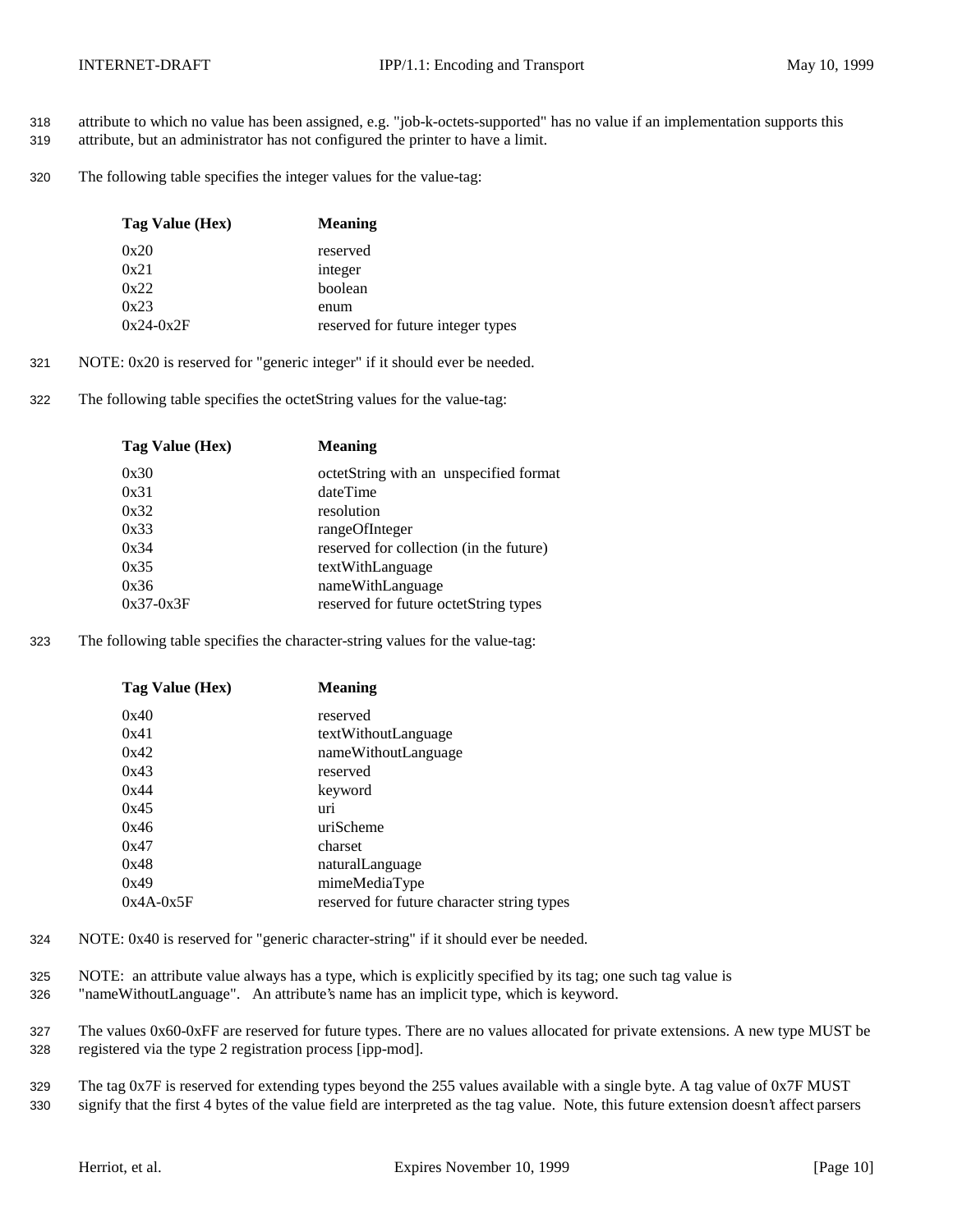that are unaware of this special tag. The tag is like any other unknown tag, and the value length specifies the length of a value

 which contains a value that the parser treats atomically. All these 4 byte tag values are currently unallocated except that the values 0x40000000-0x7FFFFFFF are reserved for experimental use.

### **3.8 Name-Length**

 The name-length field MUST consist of a SIGNED-SHORT. This field MUST specify the number of octets in the name field which follows the name-length field, excluding the two bytes of the name-length field.

 If a name-length field has a value of zero, the following name field MUST be empty, and the following value MUST be treated as an additional value for the preceding attribute. Within an attribute-sequence, if two attributes have the same name, the first occurrence MUST be ignored. The zero-length name is the only mechanism for multi-valued attributes.

#### **3.9 (Attribute) Name**

 Some operation elements are called parameters in the model document [ipp-mod]. They MUST be encoded in a special position and they MUST NOT appear as an operation attributes. These parameters are:

- "version-number": The parameter named "version-number" in the IPP model document MUST become the "version-number" field in the operation layer request or response.
- "operation-id": The parameter named "operation-id" in the IPP model document MUST become the "operation-id" field in the operation layer request.
- "status-code": The parameter named "status-code" in the IPP model document MUST become the "status-code" field in the operation layer response.
- "request-id": The parameter named "request-id" in the IPP model document MUST become the "request-id" field in the operation layer request or response.
- All Printer and Job objects are identified by a Uniform Resource Identifier (URI) [rfc2396] so that they can be persistently and unambiguously referenced. The notion of a URI is a useful concept, however, until the notion of URI is more stable (i.e., defined more completely and deployed more widely), it is expected that the URIs used for IPP objects will actually be URLs [rfc1738] [rfc1808]. Since every URL is a specialized form of a URI, even though the more generic term URI is used throughout the rest of this document, its usage is intended to cover the more specific notion of URL as well.
- Some operation elements are encoded twice, once as the request-URI on the HTTP Request-Line and a second time as a REQUIRED operation attribute in the application/ipp entity. These attributes are the target URI for the operation and are called printer-uri and job-uri. Note: The target URI is included twice in an operation referencing the same IPP object, but the two URIs NEED NOT be literally identical. One can be a relative URI and the other can be an absolute URI. HTTP/1.1 allows clients to generate and send a relative URI rather than an absolute URI. A relative URI identifies a resource with the scope of the HTTP server, but does not include scheme, host or port. The following statements characterize how URLs should be used in the mapping of IPP onto HTTP/1.1:
- 1. Although potentially redundant, a client MUST supply the target of the operation both as an operation attribute and as a URI at the HTTP layer. The rationale for this decision is to maintain a consistent set of rules for mapping application/ipp to possibly many communication layers, even where URLs are not used as the addressing mechanism in the transport layer.
- 2. Even though these two URLs might not be literally identical (one being relative and the other being absolute), they MUST both reference the same IPP object.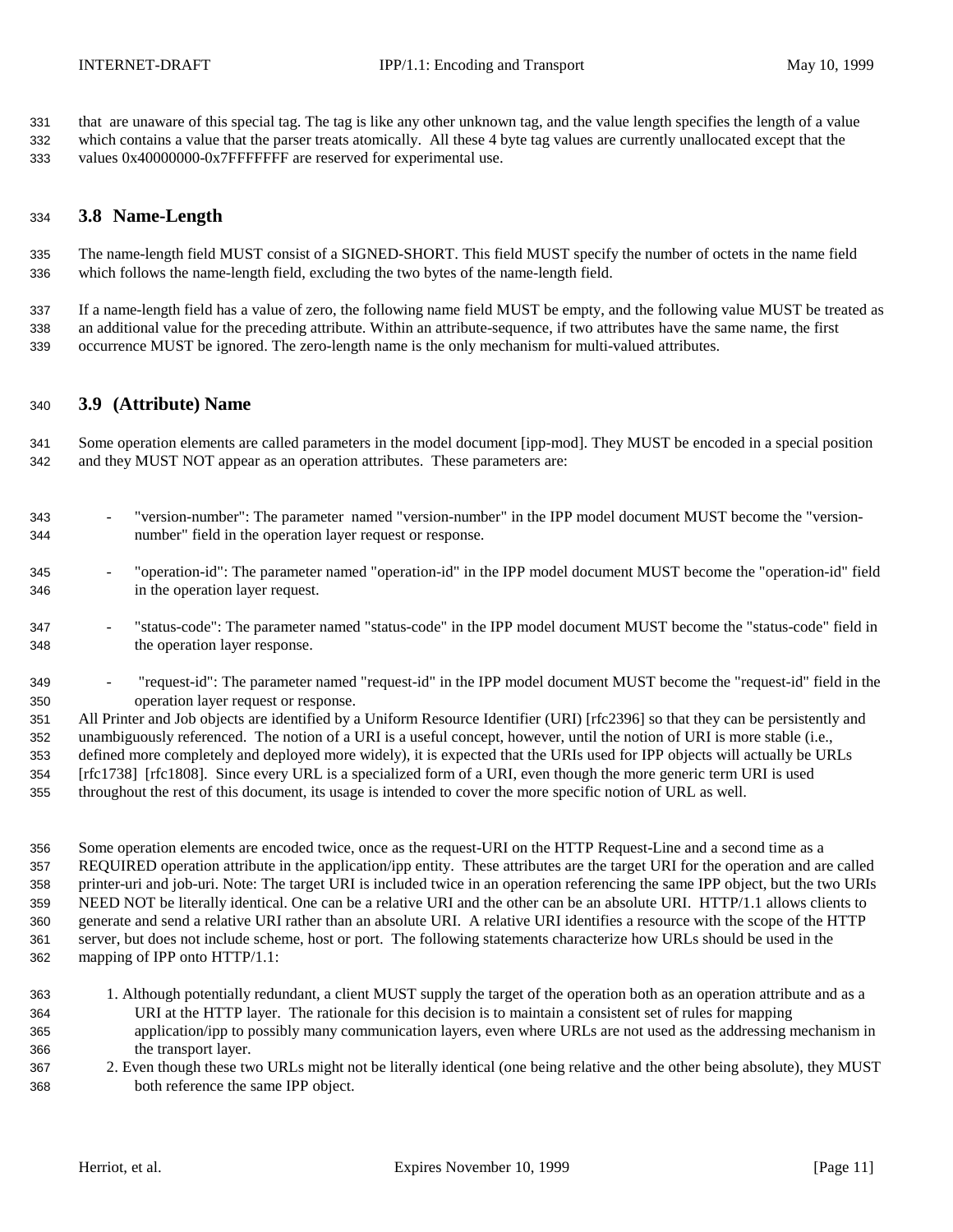- 3. The URI in the HTTP layer is either relative or absolute and is used by the HTTP server to route the HTTP request to the correct resource relative to that HTTP server. The HTTP server need not be aware of the URI within the operation request.
- 4. Once the HTTP server resource begins to process the HTTP request, it might get the reference to the appropriate IPP Printer object from either the HTTP URI (using to the context of the HTTP server for relative URLs) or from the URI within the operation request; the choice is up to the implementation.
- 5. HTTP URIs can be relative or absolute, but the target URI in the operation MUST be an absolute URI.

The model document arranges the remaining attributes into groups for each operation request and response. Each such group

MUST be represented in the protocol by an xxx-attribute-sequence preceded by the appropriate xxx-attributes-tag (See the table

 below and section 11 "Appendix A: Protocol Examples"). In addition, the order of these xxx-attributes-tags and xxx-attribute-sequences in the protocol MUST be the same as in the model document, but the order of attributes within each xxx-attribute-

sequence MUST be unspecified. The table below maps the model document group name to xxx-attributes-sequence:

#### **Model Document Group** *xxx***-attributes-sequence**

| <b>Operation Attributes</b>                   | operations-attributes-sequence           |
|-----------------------------------------------|------------------------------------------|
| <b>Job Template Attributes</b>                | job-attributes-sequence                  |
| <b>Job Object Attributes</b>                  | job-attributes-sequence                  |
| <b>Unsupported Attributes</b>                 | unsupported- attributes-sequence         |
| Requested Attributes (Get-Job-Attributes)     | job-attributes-sequence                  |
| Requested Attributes (Get-Printer-Attributes) | printer-attributes-sequence              |
| Document Content                              | in a special position as described above |

If an operation contains attributes from more than one job object (e.g. Get-Jobs response), the attributes from each job object

MUST be in a separate job-attribute-sequence, such that the attributes from the ith job object are in the ith job-attribute-sequence.

See Section 11 "Appendix A: Protocol Examples" for table showing the application of the rules above.

### **3.10 Value Length**

 Each attribute value MUST be preceded by a SIGNED-SHORT, which MUST specify the number of octets in the value which follows this length, exclusive of the two bytes specifying the length.

For any of the types represented by binary signed integers, the sender MUST encode the value in exactly four octets.

 For any of the types represented by character-strings, the sender MUST encode the value with all the characters of the string and without any padding characters.

 If a value-tag contains an "out-of-band" value, such as "unsupported", the value-length MUST be 0 and the value empty — the value has no meaning when the value-tag has an "out-of-band" value.

### **3.11 (Attribute) Value**

 The syntax types and most of the details of their representation are defined in the IPP model document. The table below augments the information in the model document, and defines the syntax types from the model document in terms of the 5 basic types defined in section 3 "Encoding of the Operation Layer". The 5 types are US-ASCII-STRING, LOCALIZED-STRING, SIGNED-INTEGER, SIGNED-SHORT, SIGNED-BYTE, and OCTET-STRING.

| <b>Syntax of Attribute Value</b> | Encoding          |
|----------------------------------|-------------------|
| textWithoutLanguage,             | LOCALIZED-STRING. |
| nameWithoutLanguage              |                   |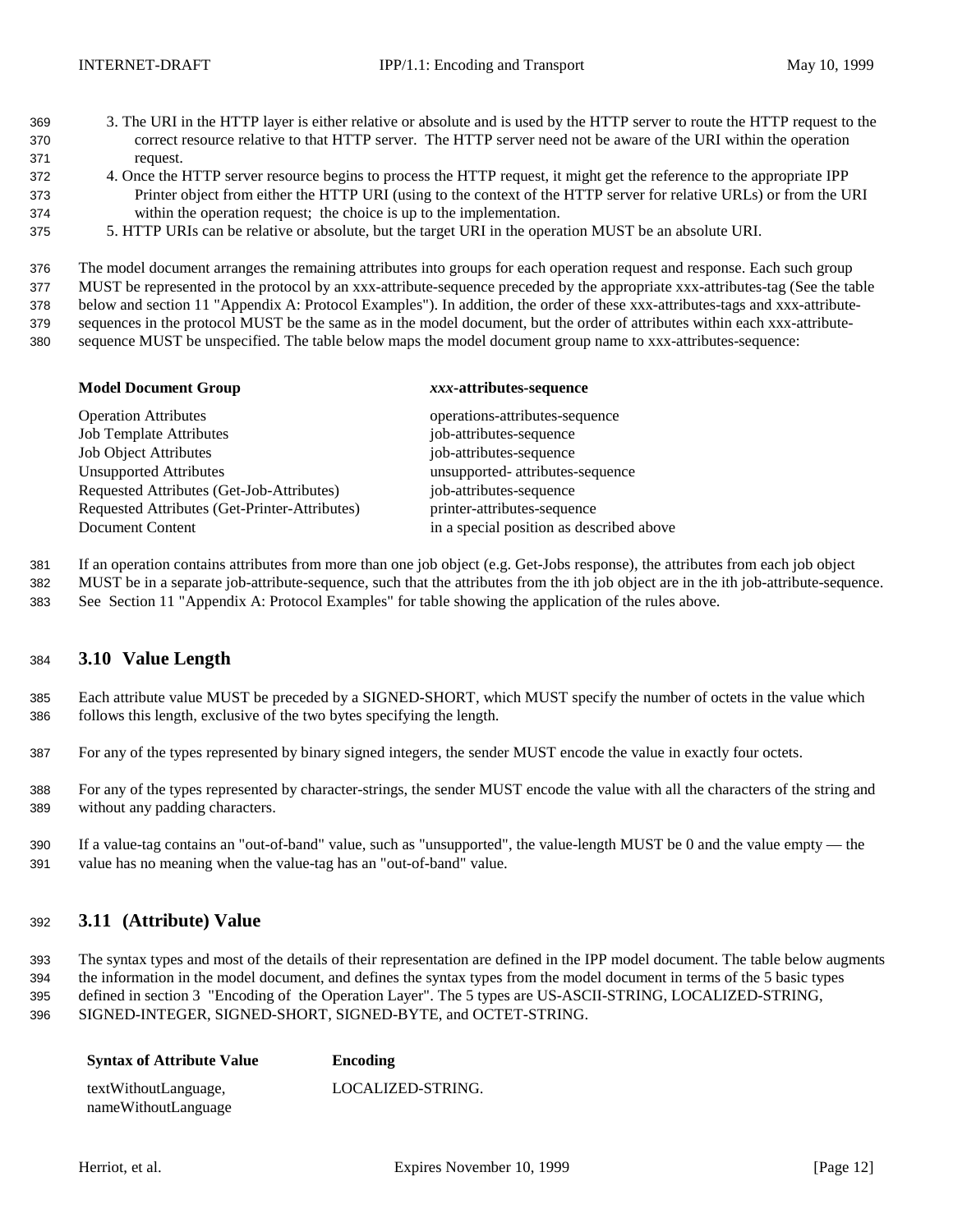| <b>Syntax of Attribute Value</b>                                           | <b>Encoding</b>                                                                                                                                                                                                                                                                                                                                                                                   |
|----------------------------------------------------------------------------|---------------------------------------------------------------------------------------------------------------------------------------------------------------------------------------------------------------------------------------------------------------------------------------------------------------------------------------------------------------------------------------------------|
| textWithLanguage                                                           | OCTET_STRING consisting of 4 fields:<br>a SIGNED-SHORT which is the number of octets in the following field<br>a)<br>a value of type natural-language,<br>b)<br>a SIGNED-SHORT which is the number of octets in the following field,<br>c)<br>a value of type textWithoutLanguage.<br>d)                                                                                                          |
|                                                                            | The length of a textWithLanguage value MUST be $4 +$ the value of field a + the value<br>of field c.                                                                                                                                                                                                                                                                                              |
| nameWithLanguage                                                           | OCTET_STRING consisting of 4 fields:<br>a SIGNED-SHORT which is the number of octets in the following field<br>a)<br>a value of type natural-language,<br>b)<br>a SIGNED-SHORT which is the number of octets in the following field<br>c)<br>a value of type nameWithoutLanguage.<br>d)<br>The length of a nameWithLanguage value MUST be $4 +$ the value of field $a +$ the<br>value of field c. |
| charset, naturalLanguage,<br>mimeMediaType, keyword, uri, and<br>uriScheme | US-ASCII-STRING.                                                                                                                                                                                                                                                                                                                                                                                  |
| boolean                                                                    | $SIGNED-BYTE$ where $0x00$ is 'false' and $0x01$ is 'true'.                                                                                                                                                                                                                                                                                                                                       |
| integer and enum                                                           | a SIGNED-INTEGER.                                                                                                                                                                                                                                                                                                                                                                                 |
| dateTime                                                                   | OCTET-STRING consisting of eleven octets whose contents are defined by<br>"DateAndTime" in RFC 1903 [rfc1903].                                                                                                                                                                                                                                                                                    |
| resolution                                                                 | OCTET_STRING consisting of nine octets of 2 SIGNED-INTEGERs followed by a<br>SIGNED-BYTE. The first SIGNED-INTEGER contains the value of cross feed<br>direction resolution. The second SIGNED-INTEGER contains the value of feed<br>direction resolution. The SIGNED-BYTE contains the units value.                                                                                              |
| rangeOfInteger                                                             | Eight octets consisting of 2 SIGNED-INTEGERs. The first SIGNED-INTEGER<br>contains the lower bound and the second SIGNED-INTEGER contains the upper<br>bound.                                                                                                                                                                                                                                     |
| 1setOf X                                                                   | Encoding according to the rules for an attribute with more than 1 value. Each value X<br>is encoded according to the rules for encoding its type.                                                                                                                                                                                                                                                 |
| octetString                                                                | <b>OCTET-STRING</b>                                                                                                                                                                                                                                                                                                                                                                               |

397 The type of the value in the model document determines the encoding in the value and the value of the value-tag.

### <sup>398</sup> **3.12 Data**

399 The data part MUST include any data required by the operation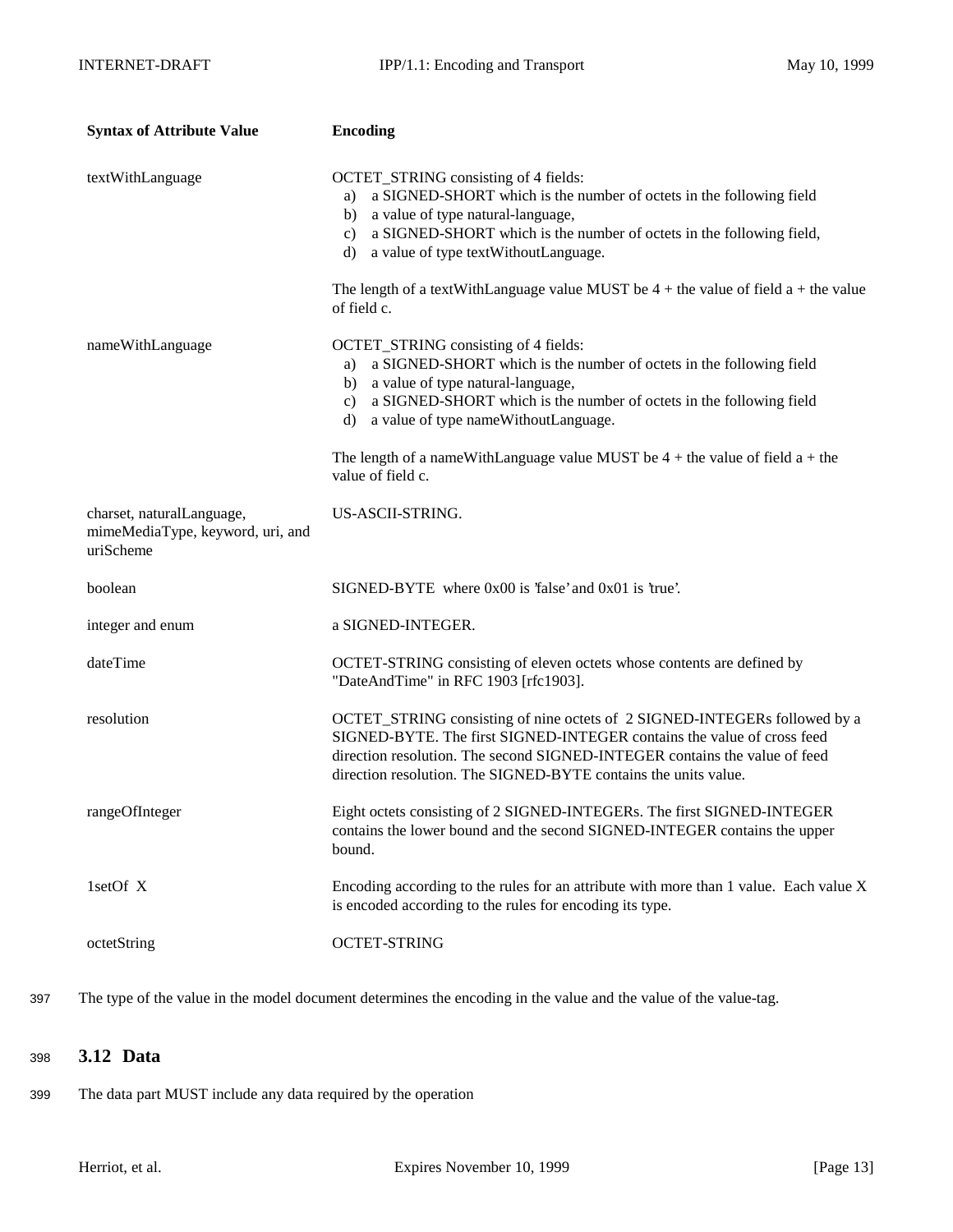# **4. Encoding of Transport Layer**

- HTTP/1.1 [rfc2068] is the transport layer for this protocol.
- The operation layer has been designed with the assumption that the transport layer contains the following information:
- the URI of the target job or printer operation

 - the total length of the data in the operation layer, either as a single length or as a sequence of chunks each with a length. It is REQUIRED that a printer implementation support HTTP over the IANA assigned Well Known Port 631 (the IPP default port), though a printer implementation may support HTTP over some other port as well.

 Each HTTP operation MUST use the POST method where the request-URI is the object target of the operation, and where the "Content-Type" of the message-body in each request and response MUST be "application/ipp". The message-body MUST contain the operation layer and MUST have the syntax described in section 3.2 "Syntax of Encoding". A client implementation MUST adhere to the rules for a client described for HTTP1.1 [rfc2068] . A printer (server) implementation MUST adhere the rules for an origin server described for HTTP1.1 [rfc2068].

 An IPP server sends a response for each request that it receives. If an IPP server detects an error, it MAY send a response before it has read the entire request. If the HTTP layer of the IPP server completes processing the HTTP headers successfully, it MAY send an intermediate response, such as "100 Continue", with no IPP data before sending the IPP response. A client MUST expect such a variety of responses from an IPP server. For further information on HTTP/1.1, consult the HTTP documents [rfc2068].

 An HTTP server MUST support chunking for IPP requests, and an IPP client MUST support chunking for IPP responses according to HTTP/1.1[rfc2068]. Note: this rule causes a conflict with non-compliant implementations of HTTP/1.1 that don't support chunking for POST methods, and this rule may cause a conflict with non-compliant implementations of HTTP/1.1 that don't support chunking for CGI scripts

# **5. IPP URL Scheme**

 The IPP/1.1 specification defines a new scheme 'ipp' as the value of a URL that identifies either an IPP printer object or an IPP job object. The IPP attributes using the 'ipp' scheme are specified below. Because the HTTP layer does not support the 'ipp' scheme, a client MUST map 'ipp' URLs to 'http' URLs, and then follows the HTTP [RFC2068][RFC2069] rules for constructing a Request-Line and HTTP headers. The mapping is simple because the 'ipp' scheme implies all of the same protocol semantics as that of the 'http' scheme [RFC2068], except that it represents a print service and the implicit (default) port number that clients use to connect to a server is port 631.

- In the remainder of this section the term 'ipp-URL' means a URL whose scheme is 'ipp' and whose implicit (default) port is 631. The term 'http-URL' means a URL whose scheme is 'http', and the term 'https-URL' means a URL whose scheme is 'https',
- A client and an IPP object (i.e. the server) MUST support the ipp-URL value in the following IPP attributes.
- 431 iob attributes: job-uri job-printer-uri printer attributes: printer-uri-supported operation attributes: job-uri printer-uri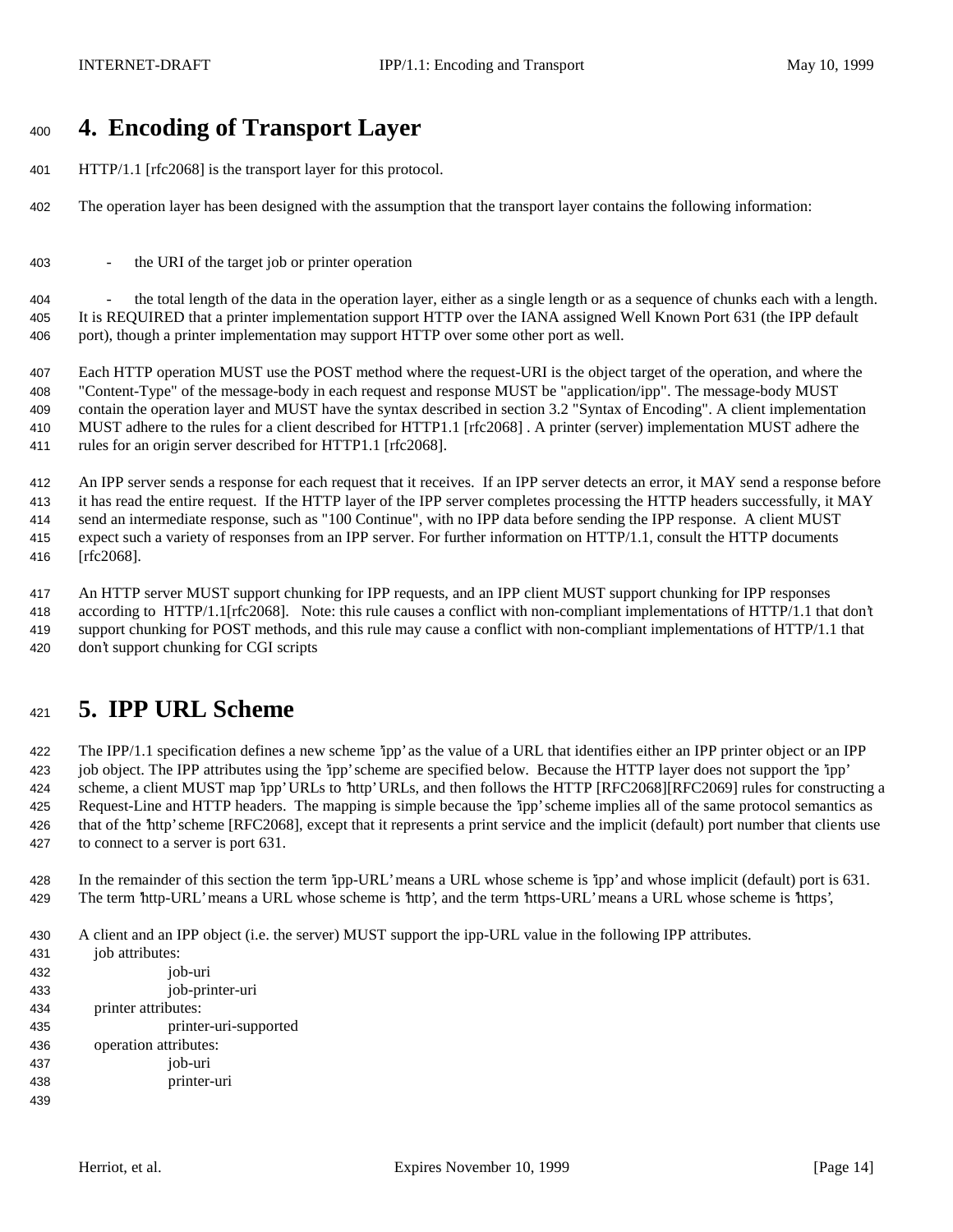| 440        | Each of the above attributes identifies a printer or job object. The ipp-URL is intended as the value of the attributes in this list,                     |
|------------|-----------------------------------------------------------------------------------------------------------------------------------------------------------|
| 441        | and for no other attributes. All of these attributes have a syntax type of 'uri', but there are attributes with a syntax type of 'uri' that               |
| 442        | do not use the 'ipp' scheme, e.g. 'job-more-info'.                                                                                                        |
| 443        |                                                                                                                                                           |
| 444        | If a printer registers its URL with a directory service, the printer MUST register an ipp-URL.                                                            |
| 445        | User interfaces are beyond the scope of this document. But if software exposes the ipp-URL values of any of the above five                                |
| 446        | attributes to a human user, it is REQUIRED that the human see the ipp-URL as is.                                                                          |
| 447        |                                                                                                                                                           |
| 448        | When a client sends a request, it MUST convert a target ipp-URL to a target http-URL for the HTTP layer according to the                                  |
| 449        | following rules:                                                                                                                                          |
| 450        | 1. change the 'ipp' scheme to 'http'                                                                                                                      |
| 451<br>452 | add an explicit port 631 if the URL does not contain an explicit port. Note: port 631 is the IANA assigned Well Known<br>2.<br>Port for the 'ipp' scheme. |
| 453        | The client MUST use the target http-URL in both the HTTP Request-Line and HTTP headers, as specified by                                                   |
| 454        | HTTP[RFC2068][RFC2069]. However, the client MUST use the target ipp-URL for the value of the "printer-uri" or "job-uri"                                   |
| 455        | operation attribute within the application/ipp body of the request. The server MUST use the ipp-URL for the value of the                                  |
| 456        | "printer-uri", "job-uri" or "printer-uri-supported" attributes within the application/ipp body of the response.                                           |
| 457        |                                                                                                                                                           |
| 458        | For example, when an IPP client sends a request directly (i.e. no proxy) to an ipp-URL "ipp://myhost.com/myprinter/myqueue",                              |
| 459        | it opens a TCP connection to port 631 (the ipp implicit port) on the host "myhost.com" and sends the following data:                                      |
| 460        |                                                                                                                                                           |
| 461        | POST /myprinter/myqueue HTTP/1.1                                                                                                                          |
| 462        | Host: myhost.com:631                                                                                                                                      |
| 463        | Content-type: application/ipp<br>Transfer-Encoding: chunked                                                                                               |
| 464<br>465 |                                                                                                                                                           |
| 466        | "printer-uri" "ipp://myhost.com/myprinter/myqueue"                                                                                                        |
| 467        | (encoded in application/ipp message body)                                                                                                                 |
| 468        |                                                                                                                                                           |
| 469        |                                                                                                                                                           |
| 470        | As another example, when an IPP client sends the same request as above via a proxy "myproxy.com", it opens a TCP connection                               |
| 471        | to the proxy port 8080 on the proxy host "myproxy.com" and sends the following data:                                                                      |
| 472        |                                                                                                                                                           |
| 473        | POST http://myhost.com:631/myprinter/myqueue HTTP/1.1                                                                                                     |
| 474        | Host: myhost.com:631                                                                                                                                      |
| 475        | Content-type: application/ipp                                                                                                                             |
| 476        | Transfer-Encoding: chunked                                                                                                                                |
| 477        |                                                                                                                                                           |
| 478        | "printer-uri" "ipp://myhost.com/myprinter/myqueue"                                                                                                        |
| 479        | (encoded in application/ipp message body)                                                                                                                 |
| 480        |                                                                                                                                                           |
| 481        |                                                                                                                                                           |
| 482        | The proxy then connects to the IPP origin server with headers that are the same as the "no-proxy" example above.                                          |

# **6. Compatibility with IPP/1.0 Implementations**

 IPP/1.1 server implementations SHOULD interoperate with IPP/1.0 client implementations, as defined in [rfc 2565] and [rfc 2566] documents. If an IPP/1.1 server implementation does not support an IPP/1.0 client, it MUST return the error 'server-error- version-not-supported' and the version in the response MUST be a version that the server supports and SHOULD be a version that is closest to the clients version in the request.

The following are specific rules of interoperability for an IPP/1.1 server that supports IPP/1.0 clients.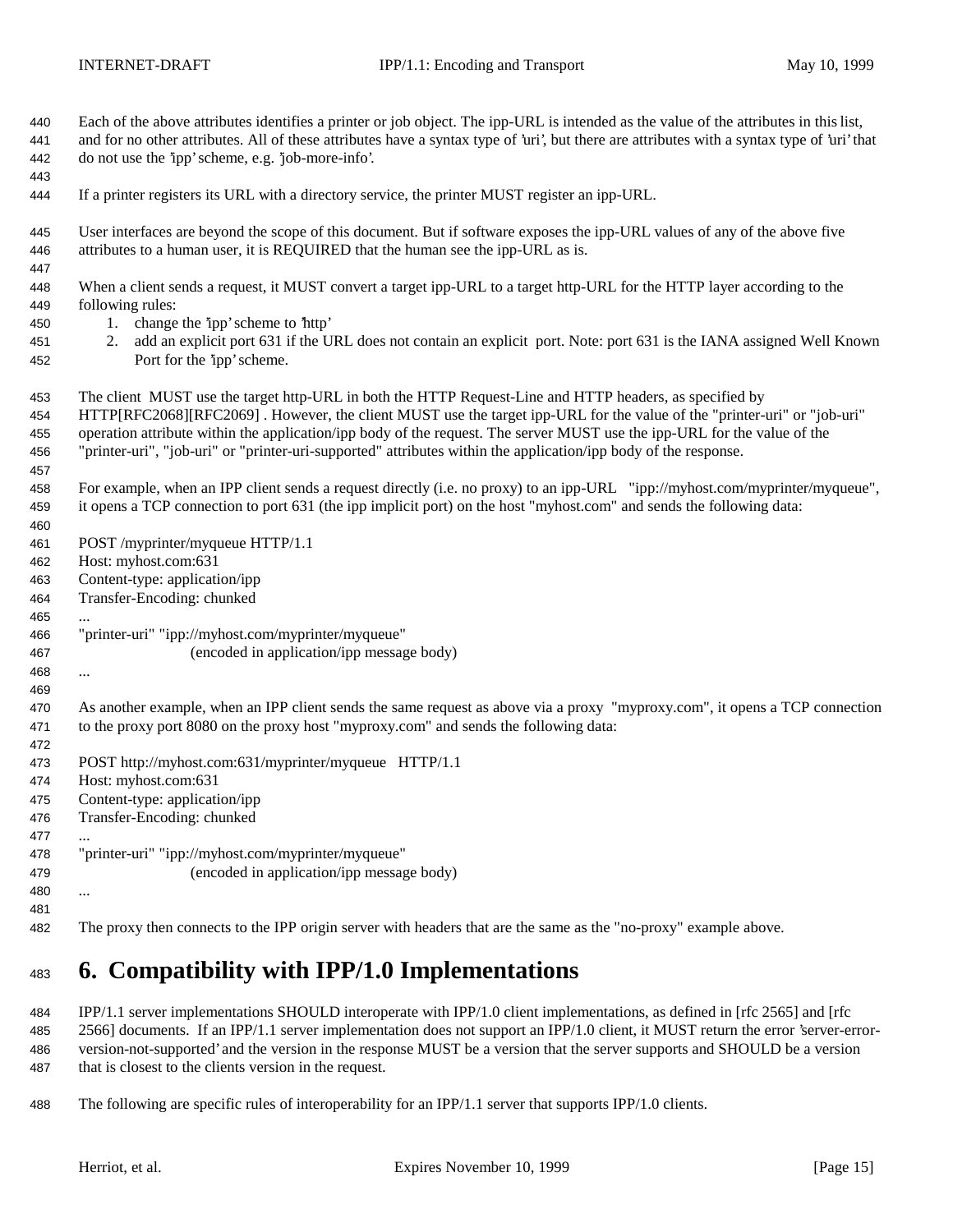- 489 If a server receives an IPP/1.0 request, it MUST return an IPP/1.0 response. That is, it MUST support both an http-URL and an https-URL in the target "printer-uri" and "job-uri" operation attributes in a request. The rules for attributes in a response is covered in the next two bullet items.
- 492 When a server returns the printer attribute "printer-uri-supported", it MUST return all values of the attribute for an IPP/1.1 request. For an IPP/1.0 request, a server MUST return a subset of the attribute values, excluding those that are ipp-URLs, and including those that are http-URLs and https-URLs..
- 495 The table below shows the type of URL that a server returns for the "job-uri" and "job-printer-uri" job attributes for all operations based on how the job was created.
- 

| Operation<br>attributes for a | Job created via |                 |          |                 |
|-------------------------------|-----------------|-----------------|----------|-----------------|
| request                       | $\cdot$<br>ipp  | secure ipp      | http     | https           |
| ipp                           | ipp             | No URL returned | ٠<br>ipp | No URL returned |
| secure ipp                    | ipp             | 1pp             | 1pp      | 1pp             |
| http                          | http            | No URL returned | http     | No URL returned |
| https                         | http            | https           | http     | https           |

 - If a server registers a nonsecure ipp-URL with a name service, then it MUST also register an http-URL. If a printer supports a secure connection using SSL3, then it MUST register an https-URL.

 IPP/1.1 client implementations SHOULD interoperate with IPP/1.0 server implementations. If an IPP/1.1 client receives an error 'server-error-version-not-supported' and the version in the response is 1.0 and the client supports IPP/1.0, the IPP/1.1 client MUST convert the target URI (as defined in Section 4 of this document) and act as an IPP/1.0 client [rfc 2565 and rfc 2566]. If the IPP/1.1 operation was intended to be secure, the target conversion MUST result in an 'https' scheme; otherwise it is an 'http' scheme.

# **7. Security Considerations**

 The IPP Model and Semantics document [ipp-mod] discusses high level security requirements (Client Authentication, Server Authentication and Operation Privacy). Client Authentication is the mechanism by which the client proves its identity to the server in a secure manner. Server Authentication is the mechanism by which the server proves its identity to the client in a secure manner. Operation Privacy is defined as a mechanism for protecting operations from eavesdropping.

- **7.1 Security Conformance**
- IPP clients MUST/SHOULD [which is to be determined in consultation with the Area Director] support:
- Digest Authentication [rfc2069].
- MD5 and MD5-sess MUST be implemented and supported.
- The Message Integrity feature NEED NOT be used.
-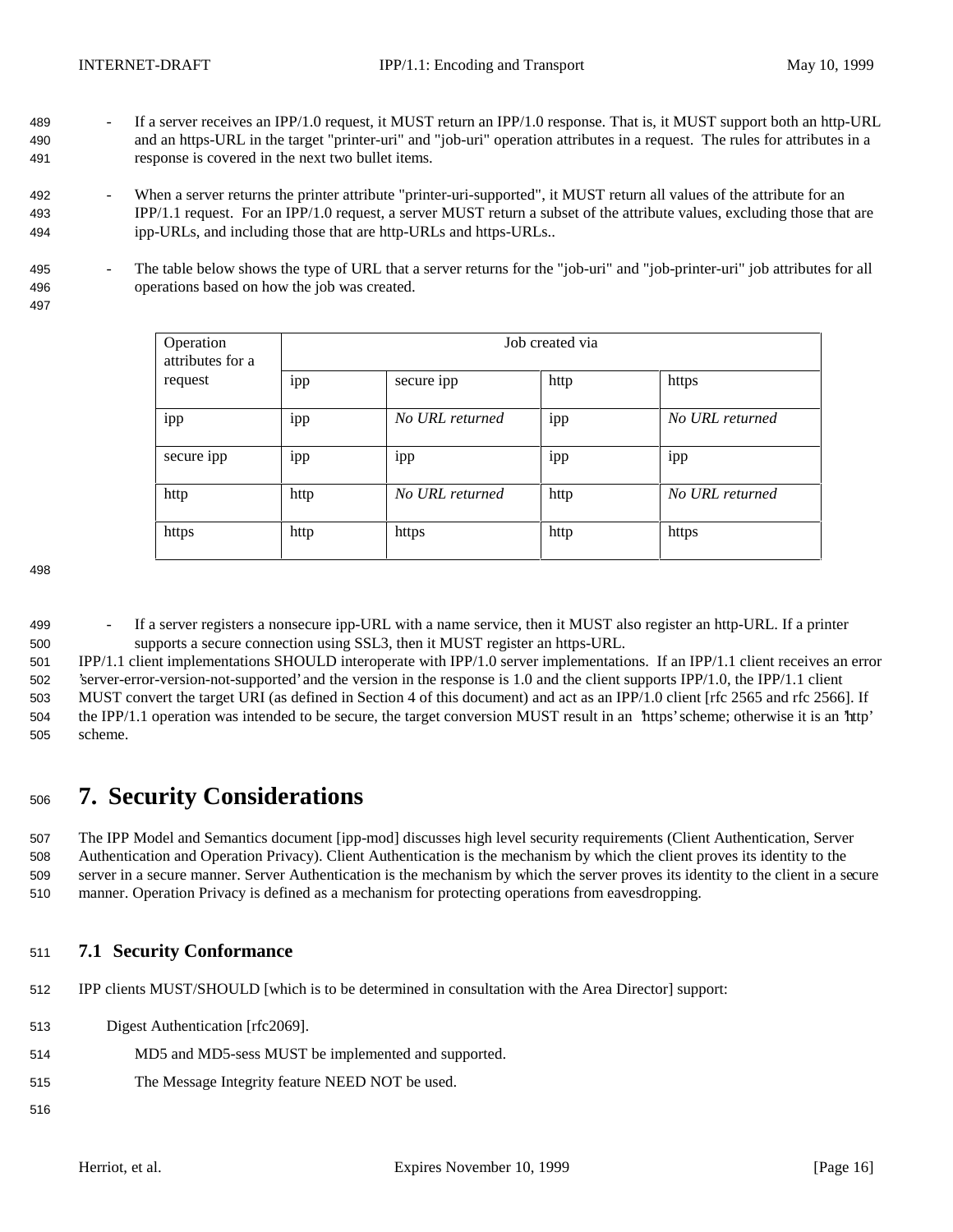- IPP Printers MUST/SHOULD [which is to be determined in consultation with the Area Director] support:
- Digest Authentication [rfc2069].
- MD5 and MD5-sess MUST be implemented and supported.
- The Message Integrity feature NEED NOT be used.
- 

 IPP Printers SHOULD support TLS for client authentication, server authentication and operation privacy. If an IPP Printer supports TLS, it MUST support the TLS\_DHE\_DSS\_WITH\_3DES\_EDE\_CBC\_SHA cipher suite as mandated by RFC 2246 [rfc2246]. All other cipher suites are OPTIONAL. An IPP Printer MAY support Basic Authentication (described in HTTP/1.1 [ rfc 2068]) for client authentication if the channel is secure. TLS with the above mandated cipher suite can provide such a secure channel.

 The IPP Model and Semantics document defines two printer attributes ("uri-authentication-supported" and "uri-security- supported") that the client can use to discover the security policy of a printer. That document also outlines IPP-specific security considerations and should be the primary reference for security implications with regard to the IPP protocol itselfFor backward compatibility with IPP version 1.0, IPP clients and printers MAY also support SSL3. This is in addition to the security required in this document.

### **7.2 Using IPP with TLS**

 An initial IPP request never uses TLS. The switch to TLS occurs either because the server grants the client's request to upgrade to TLS, or a server asks to switch to TLS in its response. Secure communication begins with a server's response to switch to TLS. The initial connection is not secure. Any client expecting a secure connection should first use a non-sensitive operation (e.g. an HTTP POST with an empty message body) to establish a secure connection before sending any sensitive data. During the TLS handshake, the original session is preserved.

 An IPP client that wants a secure connection MUST send "TLS/1.0" as one of the field-values of the HTTP/1.1 Upgrade request header, e.g. "Upgrade: TLS/1.0" (see rfc2068 section 14.42). If the origin-server grants the upgrade request, it MUST respond with "101 Switching Protocols", and it MUST include the header "Upgrade: TLS/1.0" to indicate what it is switching to. An IPP client MUST be ready to react appropriately if the server does not grant the upgrade request. Note: the 'Upgrade header' mechanism allows unsecured and secured traffic to share the same port (in this case, 631).

 With current technology, an IPP server can indicate that it wants an upgrade only by returning "401 unauthorized" or "403 forbidden". A server MAY give the client an additional hint by including an "Upgrade: TLS" header in the response. When an IPP client receives such a response, it can perform the request again with an Upgrade header with the "TLS/1.0" value.

 If a server supports TLS, it SHOULD include the "Upgrade" header with the value "TLS/1.0" in response to any OPTIONS request.

 Upgrade is a hop-by-hop header (rfc2068, section 13.5.1), so each intervening proxy which supports TLS MUST also request the same version of TLS/1.0 on its subsequent request. Furthermore, any caching proxy which supports TLS MUST NOT reply from its cache when TLS/1.0 has been requested (although clients are still recommended to explicitly include "Cache-control: no-cache").

 **Note: proxy servers may be able to request or initiate a TLS-secured connection, e.g. the outgoing or incoming firewall of a trusted subnetwork.**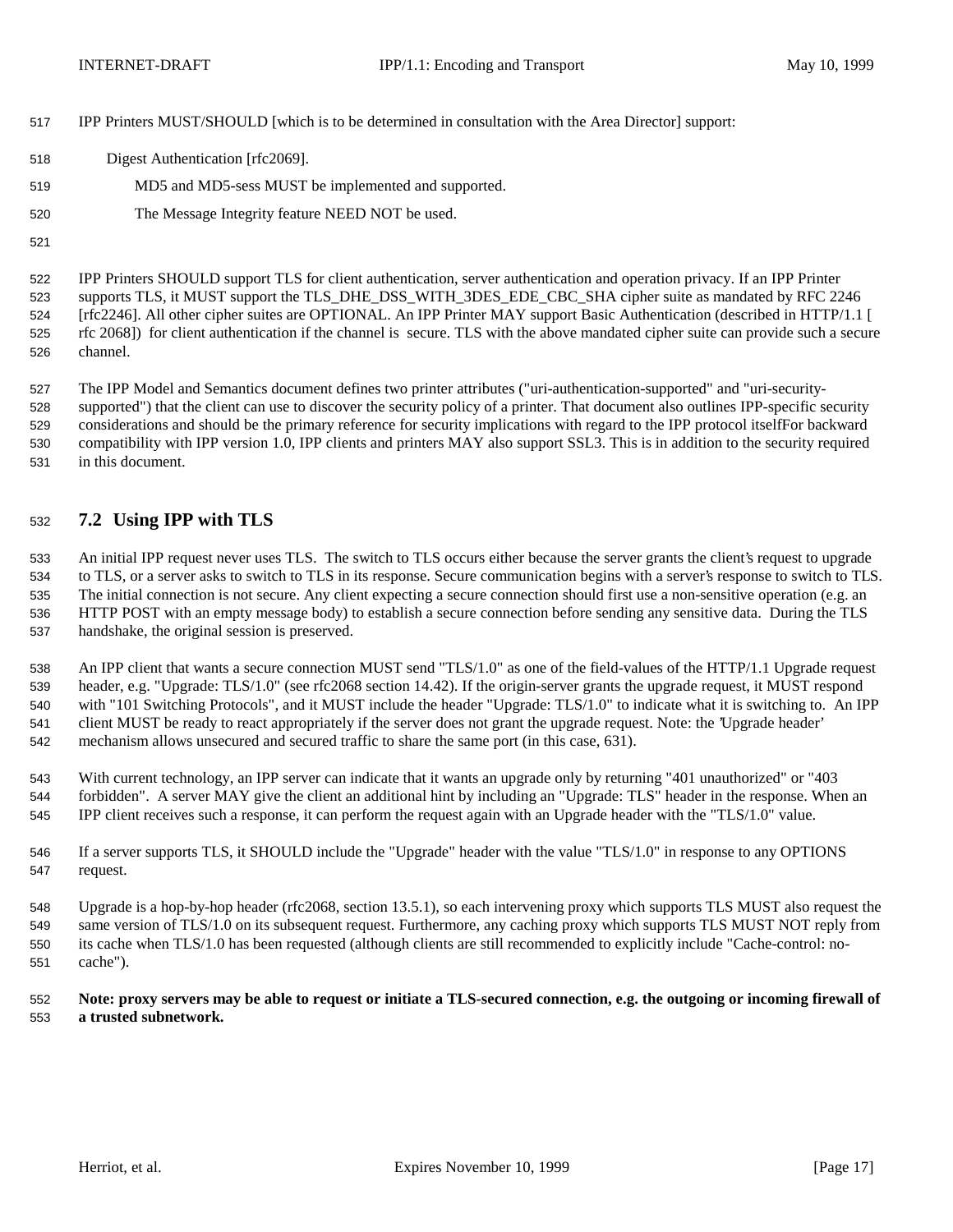## **8. References**

- [char] N. Freed, J. Postel: IANA Charset Registration Procedures, Work in Progress (draft-freed-charset-reg-02.txt).
- [dpa] ISO/IEC 10175 Document Printing Application (DPA), June 1996.
- [iana] IANA Registry of Coded Character Sets: ftp://ftp.isi.edu/in-notes/iana/assignments/character-sets.
- [ipp-iig] Hastings, Tom, et al., "Internet Printing Protocol/1.1: Implementer's Guide", draft-ietf-ipp-implementers-guide-01.txt, February 1999, work in progress.
- [ipp-mod] R. deBry, T. Hastings, R. Herriot, S. Isaacson, P. Powell, "Internet Printing Protocol/1.0: Model and Semantics", <draft-ietf-ipp-model-v11-02.txt>, May, 1999.
- [ipp-pro] Herriot, R., Butler, S., Moore, P., Turner, R., "Internet Printing Protocol/1.1: Encoding and Transport", draft-ietf-ipp-protocol-v11-00-.txt, February 1999.
- [rfc822] Crocker, D., "Standard for the Format of ARPA Internet Text Messages", RFC 822, August 1982.
- [rfc1123] Braden, S., "Requirements for Internet Hosts Application and Support", RFC 1123, October, 1989.
- [rfc1179] McLaughlin, L. III, (editor), "Line Printer Daemon Protocol" RFC 1179, August 1990.
- [rfc1543] Postel, J., "Instructions to RFC Authors", RFC 1543, October 1993.
- [rfc1738] Berners-Lee, T., Masinter, L., McCahill, M. , "Uniform Resource Locators (URL)", RFC 1738, December, 1994.
- [rfc1759] Smith, R., Wright, F., Hastings, T., Zilles, S., and Gyllenskog, J., "Printer MIB", RFC 1759, March 1995.
- [rfc1766] H. Alvestrand, " Tags for the Identification of Languages", RFC 1766, March 1995.
- [rfc1808] R. Fielding, "Relative Uniform Resource Locators", RFC1808, June 1995.
- [rfc1903] J. Case, et al. "Textual Conventions for Version 2 of the Simple Network Management Protocol (SNMPv2)", RFC 1903, January 1996.
- [rfc2046] N. Freed & N. Borenstein, Multipurpose Internet Mail Extensions (MIME) Part Two: Media Types. November 1996, RFC 2046.
- [rfc2048] N. Freed, J. Klensin & J. Postel. Multipurpose Internet Mail Extension (MIME) Part Four: Registration Procedures. November 1996 (Also BCP0013), RFC 2048.
- [rfc2068] R Fielding, et al, "Hypertext Transfer Protocol HTTP/1.1" RFC 2068, January 1997.
- [rfc2069] J. Franks, et al, "An Extension to HTTP: Digest Access Authentication" RFC 2069, January 1997.
- [rfc2119] S. Bradner, "Key words for use in RFCs to Indicate Requirement Levels", RFC 2119 , March 1997.
- [rfc2184] N. Freed, K. Moore, "MIME Parameter Value and Encoded Word Extensions: Character Sets, Languages, and Continuations", RFC 2184, August 1997.
- [rfc2234] D. Crocker et al., "Augmented BNF for Syntax Specifications: ABNF", RFC 2234. November 1997.
- [rfc2246] T. Dierks et al., "The TLS Protocol", RFC 2246. January 1999.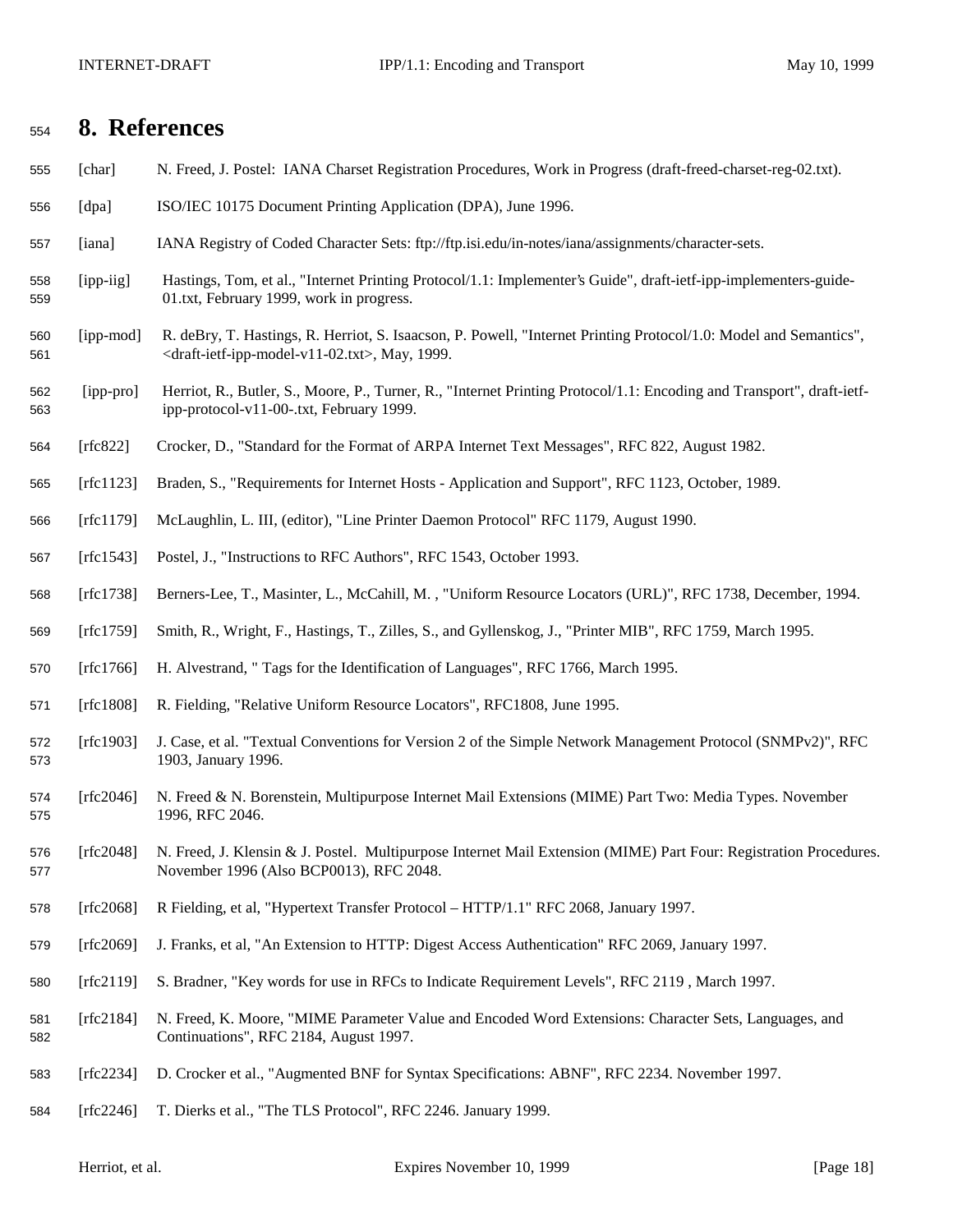| 585<br>586 | [rfc2396]     | Berners-Lee, T., Fielding, R., Masinter, L., "Uniform Resource Identifiers (URI): Generic Syntax", RFC 2396,<br><b>August 1998.</b>         |
|------------|---------------|---------------------------------------------------------------------------------------------------------------------------------------------|
| 587<br>588 | [ $rfc2565$ ] | Herriot, R., Butler, S., Moore, P., Turner, R., "Internet Printing Protocol/1.0: Encoding and Transport", rfc 2565,<br>April 1999.          |
| 589<br>590 | [rfc $2566$ ] | R. deBry, T. Hastings, R. Herriot, S. Isaacson, P. Powell, "Internet Printing Protocol/1.0: Model and Semantics", rfc<br>2566, April, 1999. |
| 591        | [rfc $2567$ ] | Wright, D., "Design Goals for an Internet Printing Protocol", RFC2567, April 1999.                                                          |
| 592<br>593 | [ $rfc2568$ ] | Zilles, S., "Rationale for the Structure and Model and Protocol for the Internet Printing Protocol", RC 2568, April<br>1999.                |
| 594        | [rfc2569]     | Herriot, R., Hastings, T., Jacobs, N., Martin, J., "Mapping between LPD and IPP Protocols RFC 2569, April 1999.                             |

# <sup>595</sup> **9. Author's Address**

596

Robert Herriot (editor) Paul Moore Xerox Corporation Microsoft 3400 Hillview Ave., Bldg #1 One Microsoft Way Palo Alto, CA 94304 Redmond, WA 98053

Phone: 650-813-7696 Phone: 425-936-0908 Fax: 650-813-6860 Fax: 425-93MS-FAX Email: robert.herriot@pahv.xerox.com Email: paulmo@microsoft.com

Sylvan Butler Randy Turner Hewlett-Packard 11311 Chinden Blvd. Boise, ID 83714

Fax: 208-396-3457 Email: sbutler@boi.hp.com

Phone: 208-396-6000 Email: rturner@2wire.com

John Wenn Xerox Corporation 737 Hawaii St El Segundo, CA 90245

IPP Mailing List: ipp@pwg.org Phone: 310-333-5764 IPP Mailing List Subscription: ipp-request@pwg.org Fax: 310-333-5514 IPP Web Page: http://www.pwg.org/ipp/ Email: jwenn@cp10.es.xerox.com

#### 597

# <sup>598</sup> **10. Other Participants:**

Chuck Adams - Tektronix Harry Lewis - IBM Ron Bergman - Dataproducts Tony Liao - Vivid Image Keith Carter - IBM David Manchala - Xerox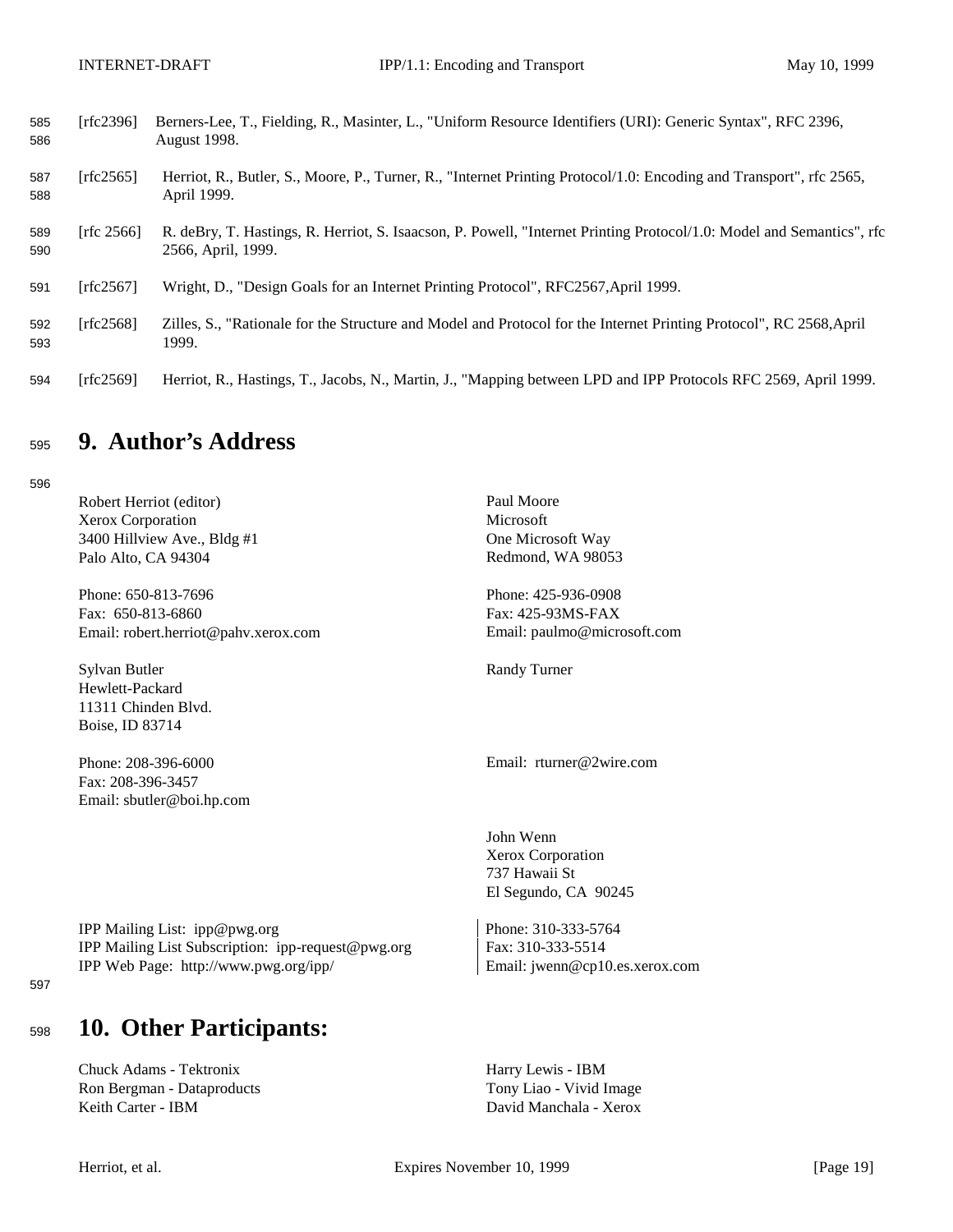Angelo Caruso - Xerox Carl-Uno Manros - Xerox Jeff Copeland - QMS Jay Martin - Underscore Roger deBry - IBM Larry Masinter - Xerox Lee Farrell - Canon Ira McDonald - High North Inc. Sue Gleeson - Digital Bob Pentecost - Hewlett-Packard Charles Gordon - Osicom Patrick Powell - Astart Technologies Brian Grimshaw - Apple Jeff Rackowitz - Intermec Jerry Hadsell - IBM Xavier Riley - Xerox Richard Hart - Digital Gary Roberts - Ricoh Tom Hastings - Xerox Stuart Rowley - Kyocera Stephen Holmstead Richard Schneider - Epson Zhi-Hong Huang - Zenographics Shigern Ueda - Canon Scott Isaacson - Novell Bob Von Andel - Allegro Software Rich Lomicka - Digital William Wagner - Digital Products David Kellerman - Northlake Software Jasper Wong - Xionics Robert Kline - TrueSpectra Don Wright - Lexmark Dave Kuntz - Hewlett-Packard **Rick Yardumian - Xerox** Rick Yardumian - Xerox Takami Kurono - Brother Lloyd Young - Lexmark Rich Landau - Digital Peter Zehler - Xerox Greg LeClair - Epson Frank Zhao - Panasonic

Steve Zilles - Adobe

# <sup>599</sup> **11. Appendix A: Protocol Examples**

### <sup>600</sup> **11.1 Print-Job Request**

601 The following is an example of a Print-Job request with job-name, copies, and sides specified. The "ipp-attribute-fidelity" 602 attribute is set to 'true' so that the print request will fail if the "copies" or the "sides" attribute are not supported or their values are 603 not supported.

| <b>Octets</b>               | <b>Symbolic Value</b>       | <b>Protocol field</b>    |
|-----------------------------|-----------------------------|--------------------------|
| 0x0101                      | 1.1                         | version-number           |
| 0x0002                      | Print-Job                   | operation-id             |
| 0x00000001                  | 1                           | request-id               |
| 0x01                        | start operation-attributes  | operation-attributes-tag |
| 0x47                        | charset type                | value-tag                |
| 0x0012                      |                             | name-length              |
| attributes-charset          | attributes-charset          | name                     |
| 0x0008                      |                             | value-length             |
| us-ascii                    | <b>US-ASCII</b>             | value                    |
| 0x48                        | natural-language type       | value-tag                |
| 0x001B                      |                             | name-length              |
| attributes-natural-language | attributes-natural-language | name                     |
| 0x0005                      |                             | value-length             |
| en-us                       | $en-US$                     | value                    |
| 0x45                        | uri type                    | value-tag                |
| 0x000B                      |                             | name-length              |
| printer-uri                 | printer-uri                 | name                     |
| 0x0015                      |                             | value-length             |
| ipp://forest/pinetree       | printer pinetree            | value                    |
| 0x42                        | nameWithoutLanguage type    | value-tag                |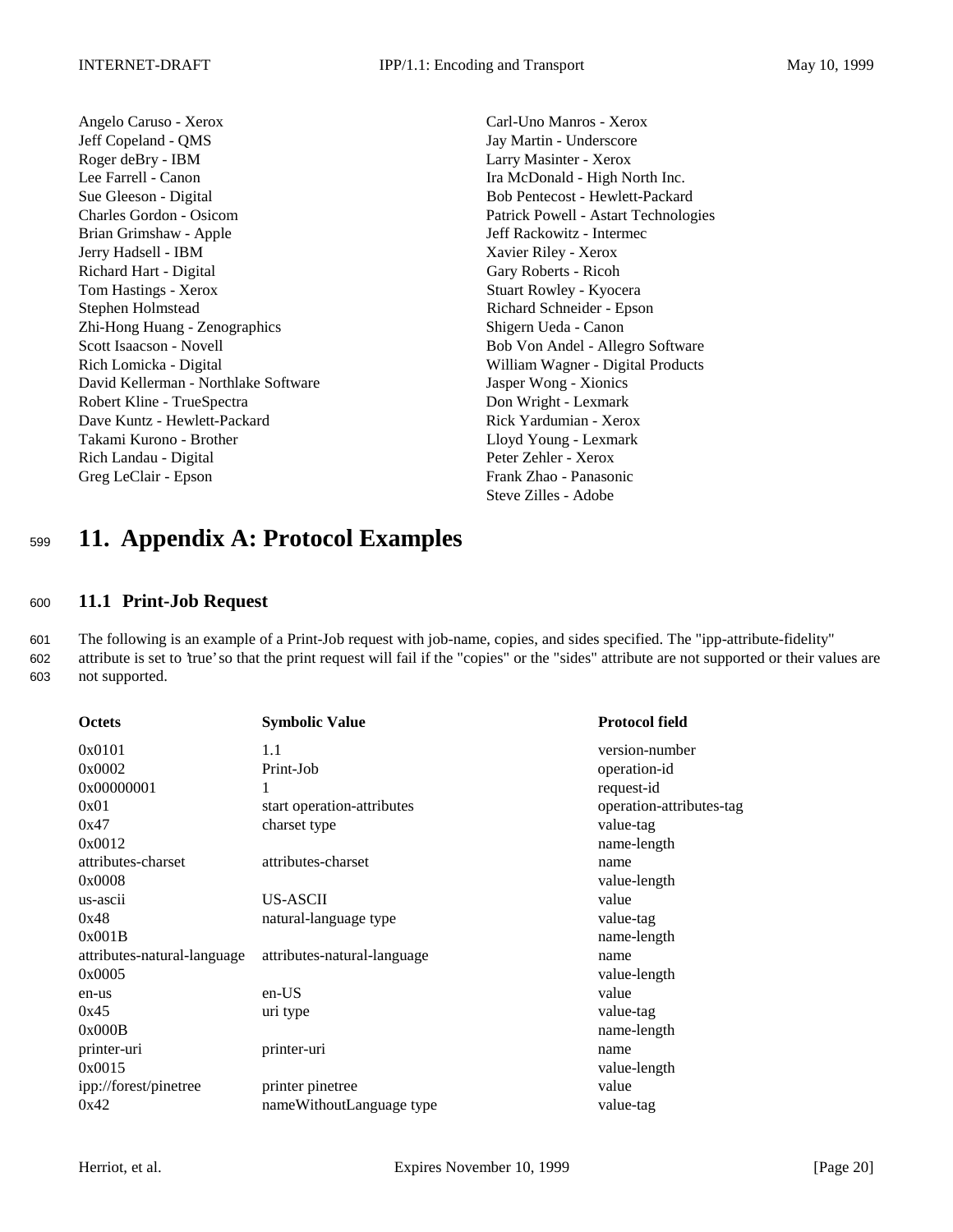| <b>Octets</b>          | <b>Symbolic Value</b>  | <b>Protocol field</b> |
|------------------------|------------------------|-----------------------|
| 0x0008                 |                        | name-length           |
| job-name               | job-name               | name                  |
| 0x0006                 |                        | value-length          |
| foobar                 | foobar                 | value                 |
| 0x22                   | boolean type           | value-tag             |
| 0x0016                 |                        | name-length           |
| ipp-attribute-fidelity | ipp-attribute-fidelity | name                  |
| 0x0001                 |                        | value-length          |
| 0x01                   | true                   | value                 |
| 0x02                   | start job-attributes   | job-attributes-tag    |
| 0x21                   | integer type           | value-tag             |
| 0x0006                 |                        | name-length           |
| copies                 | copies                 | name                  |
| 0x0004                 |                        | value-length          |
| 0x00000014             | 20                     | value                 |
| 0x44                   | keyword type           | value-tag             |
| 0x0005                 |                        | name-length           |
| sides                  | sides                  | name                  |
| 0x0013                 |                        | value-length          |
| two-sided-long-edge    | two-sided-long-edge    | value                 |
| 0x03                   | end-of-attributes      | end-of-attributes-tag |
| % ! PS                 | $<$ PostScript $>$     | data                  |

### <sup>604</sup> **11.2 Print-Job Response (successful)**

605 Here is an example of a successful Print-Job response to the previous Print-Job request. The printer supported the "copies" and 606 "sides" attributes and their supplied values. The status code returned is 'successful-ok'.

| <b>Octets</b>               | <b>Symbolic Value</b>       | <b>Protocol field</b>    |
|-----------------------------|-----------------------------|--------------------------|
| 0x0101                      | 1.1                         | version-number           |
| 0x0000                      | successful-ok               | status-code              |
| 0x00000001                  | 1                           | request-id               |
| 0x01                        | start operation-attributes  | operation-attributes-tag |
| 0x47                        | charset type                | value-tag                |
| 0x0012                      |                             | name-length              |
| attributes-charset          | attributes-charset          | name                     |
| 0x0008                      |                             | value-length             |
| us-ascii                    | <b>US-ASCII</b>             | value                    |
| 0x48                        | natural-language type       | value-tag                |
| 0x001B                      |                             | name-length              |
| attributes-natural-language | attributes-natural-language | name                     |
| 0x0005                      |                             | value-length             |
| en-us                       | $en-US$                     | value                    |
| 0x41                        | textWithoutLanguage type    | value-tag                |
| 0x000E                      |                             | name-length              |
| status-message              | status-message              | name                     |
| 0x000D                      |                             | value-length             |
| successful-ok               | successful-ok               | value                    |
| 0x02                        | start job-attributes        | job-attributes-tag       |
| 0x21                        | integer                     | value-tag                |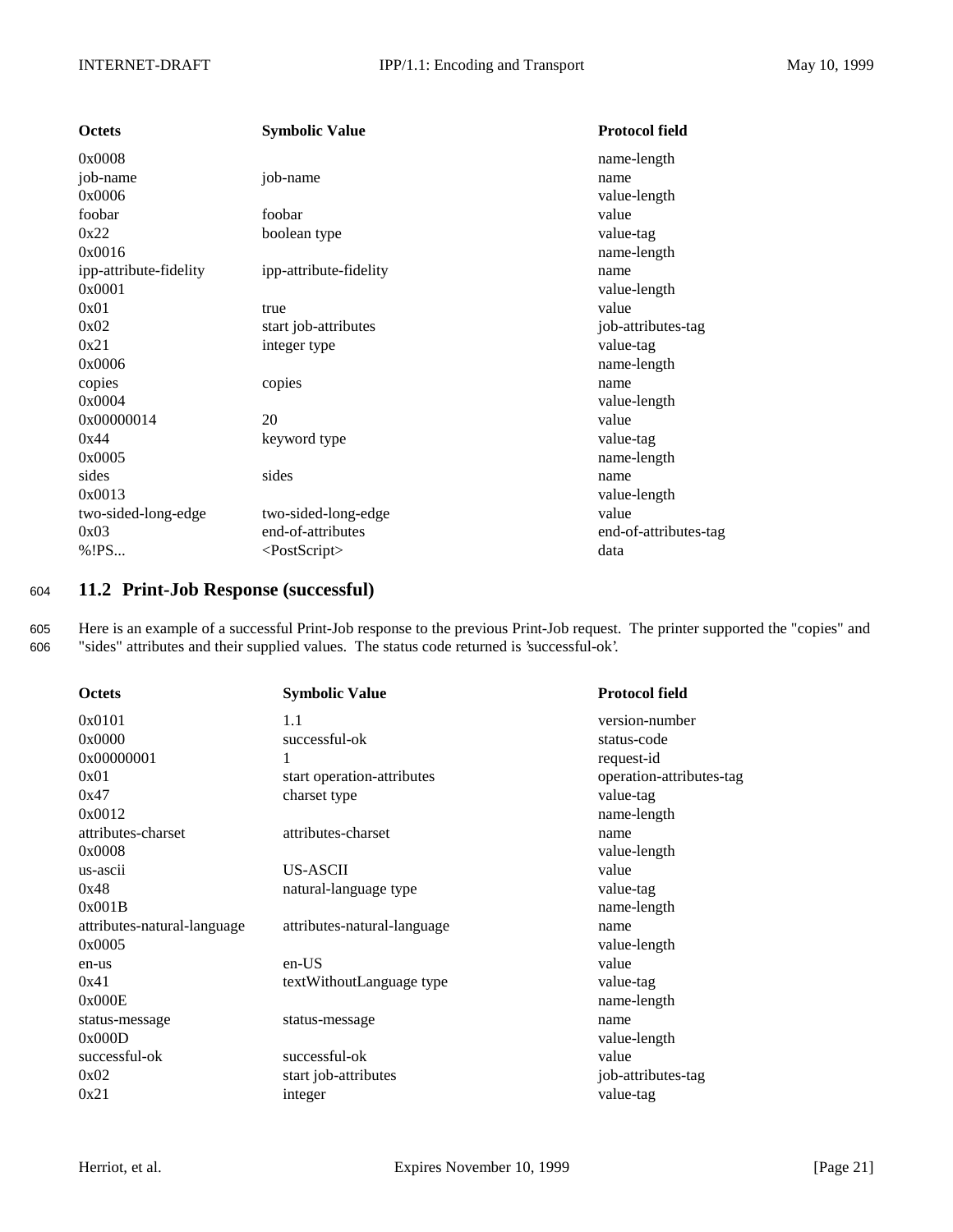| <b>Octets</b>             | <b>Symbolic Value</b> | <b>Protocol field</b> |
|---------------------------|-----------------------|-----------------------|
| 0x0006                    |                       | name-length           |
| job-id                    | job-id                | name                  |
| 0x0004                    |                       | value-length          |
| 147                       | 147                   | value                 |
| 0x45                      | uri type              | value-tag             |
| 0x0007                    |                       | name-length           |
| job-uri                   | job-uri               | name                  |
| 0x0019                    |                       | value-length          |
| ipp://forest/pinetree/123 | job 123 on pinetree   | value                 |
| 0x23                      | enum type             | value-tag             |
| 0x0009                    |                       | name-length           |
| job-state                 | job-state             | name                  |
| 0x0004                    |                       | value-length          |
| 0x0003                    | pending               | value                 |
| 0x03                      | end-of-attributes     | end-of-attributes-tag |

### <sup>607</sup> **11.3 Print-Job Response (failure)**

 Here is an example of an unsuccessful Print-Job response to the previous Print-Job request. It fails because, in this case, the printer does not support the "sides" attribute and because the value '20' for the "copies" attribute is not supported. Therefore, no job is created, and neither a "job-id" nor a "job-uri" operation attribute is returned. The error code returned is 'client-error-attributes-or-values-not-supported' (0x040B).

612

| <b>Octets</b>            | <b>Symbolic Value</b>                           | <b>Protocol field</b>      |
|--------------------------|-------------------------------------------------|----------------------------|
| 0x0101                   | 1.1                                             | version-number             |
| 0x040B                   | client-error-attributes-or-values-not-supported | status-code                |
| 0x00000001               | 1                                               | request-id                 |
| 0x01                     | start operation-attributes                      | operation-attribute tag    |
| 0x47                     | charset type                                    | value-tag                  |
| 0x0012                   |                                                 | name-length                |
| attributes-charset       | attributes-charset                              | name                       |
| 0x0008                   |                                                 | value-length               |
| us-ascii                 | <b>US-ASCII</b>                                 | value                      |
| 0x48                     | natural-language type                           | value-tag                  |
| 0x001B                   |                                                 | name-length                |
| attributes-natural-      | attributes-natural-language                     | name                       |
| language                 |                                                 |                            |
| 0x0005                   |                                                 | value-length               |
| en-us                    | en-US                                           | value                      |
| 0x41                     | textWithoutLanguage type                        | value-tag                  |
| 0x000E                   |                                                 | name-length                |
| status-message           | status-message                                  | name                       |
| 0x002F                   |                                                 | value-length               |
| client-error-attributes- | client-error-attributes-or-values-not-supported | value                      |
| or-values-not-           |                                                 |                            |
| supported                |                                                 |                            |
| 0x05                     | start unsupported-attributes                    | unsupported-attributes tag |
| 0x21                     | integer type                                    | value-tag                  |
| 0x0006                   |                                                 | name-length                |
| copies                   | copies                                          | name                       |
|                          |                                                 |                            |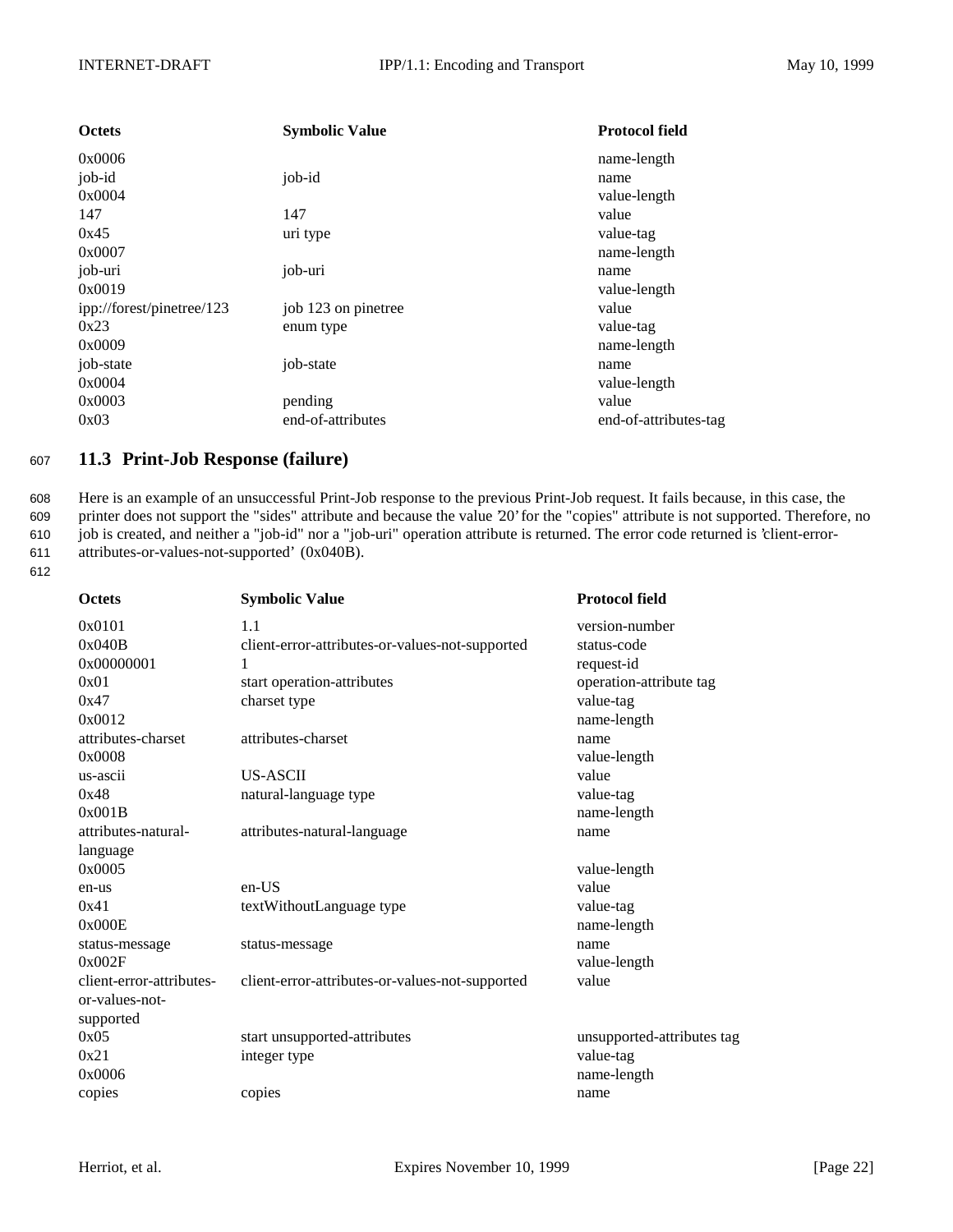| <b>Octets</b>                          | <b>Symbolic Value</b>      | <b>Protocol field</b>                             |
|----------------------------------------|----------------------------|---------------------------------------------------|
| 0x0004<br>0x00000014<br>0x10<br>0x0005 | 20<br>unsupported (type)   | value-length<br>value<br>value-tag<br>name-length |
| sides<br>0x0000<br>0x03                | sides<br>end-of-attributes | name<br>value-length<br>end-of-attributes-tag     |

### <sup>613</sup> **11.4 Print-Job Response (success with attributes ignored)**

 Here is an example of a successful Print-Job response to a Print-Job request like the previous Print-Job request, except that the value of 'ipp-attribute-fidelity' is false. The print request succeeds, even though, in this case, the printer supports neither the "sides" attribute nor the value '20' for the "copies" attribute. Therefore, a job is created, and both a "job-id" and a "job-uri" operation attribute are returned. The unsupported attributes are also returned in an Unsupported Attributes Group. The error code returned is 'successful-ok-ignored-or-substituted-attributes' (0x0001). 619

| <b>Octets</b>               | <b>Symbolic Value</b>                           | <b>Protocol field</b>      |
|-----------------------------|-------------------------------------------------|----------------------------|
| 0x0101                      | 1.1                                             | version-number             |
| 0x0001                      | successful-ok-ignored-or-substituted-attributes | status-code                |
| 0x00000001                  | 1                                               | request-id                 |
| 0x01                        | start operation-attributes                      | operation-attributes-tag   |
| 0x47                        | charset type                                    | value-tag                  |
| 0x0012                      |                                                 | name-length                |
| attributes-charset          | attributes-charset                              | name                       |
| 0x0008                      |                                                 | value-length               |
| us-ascii                    | <b>US-ASCII</b>                                 | value                      |
| 0x48                        | natural-language type                           | value-tag                  |
| 0x001B                      |                                                 | name-length                |
| attributes-natural-language | attributes-natural-language                     | name                       |
| 0x0005                      |                                                 | value-length               |
| en-us                       | en-US                                           | value                      |
| 0x41                        | textWithoutLanguage type                        | value-tag                  |
| 0x000E                      |                                                 | name-length                |
| status-message              | status-message                                  | name                       |
| 0x002F                      |                                                 | value-length               |
| successful-ok-ignored-or-   | successful-ok-ignored-or-substituted-attributes | value                      |
| substituted-attributes      |                                                 |                            |
| 0x05                        | start unsupported-attributes                    | unsupported-attributes tag |
| 0x21                        | integer type                                    | value-tag                  |
| 0x0006                      |                                                 | name-length                |
| copies                      | copies                                          | name                       |
| 0x0004                      |                                                 | value-length               |
| 0x00000014                  | 20                                              | value                      |
| 0x10                        | unsupported (type)                              | value-tag                  |
| 0x0005                      |                                                 | name-length                |
| sides                       | sides                                           | name                       |
| 0x0000                      |                                                 | value-length               |
| 0x02                        | start job-attributes                            | job-attributes-tag         |
| 0x21                        | integer                                         | value-tag                  |
| 0x0006                      |                                                 | name-length                |
| job-id                      | job-id                                          | name                       |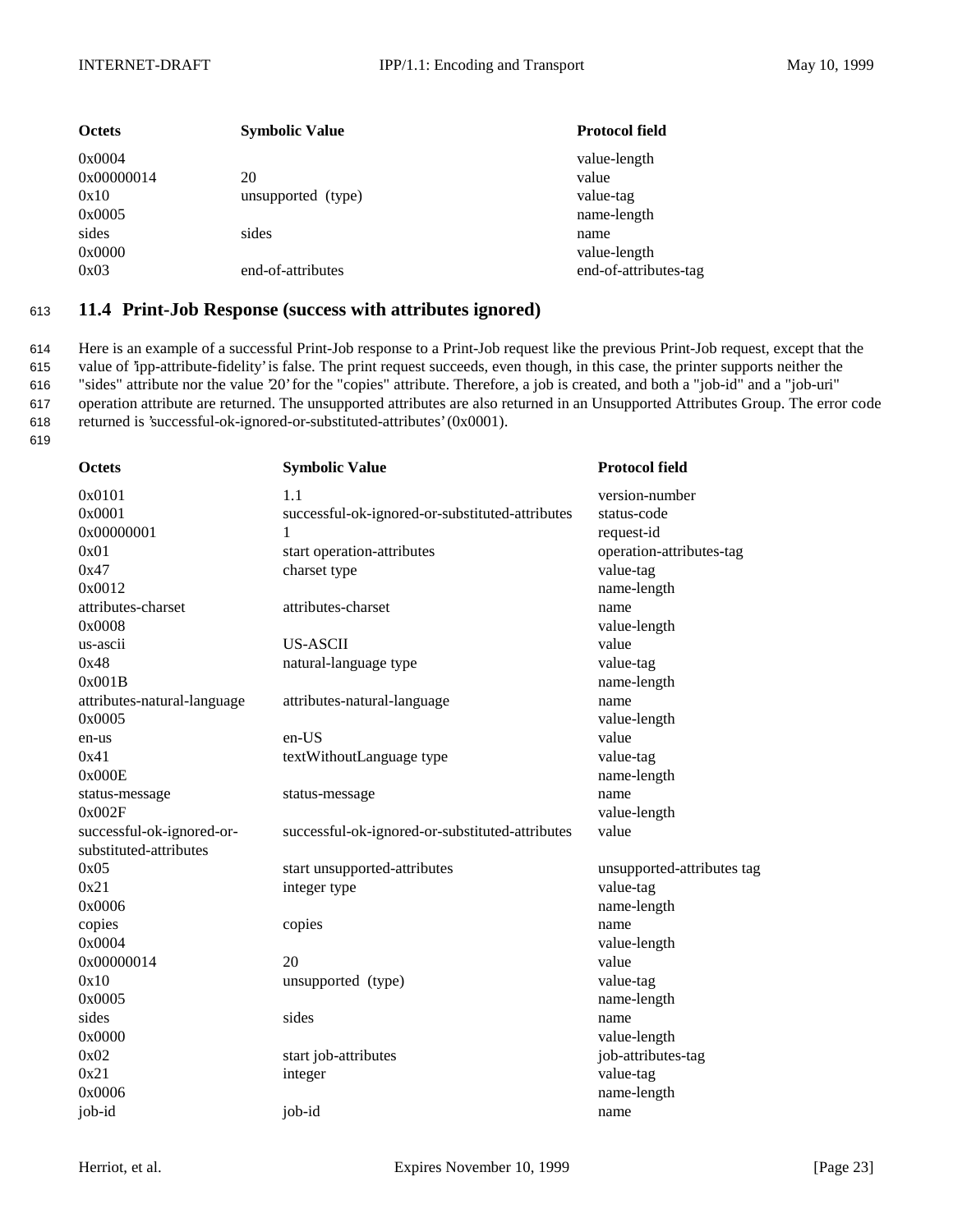| <b>Octets</b>             | <b>Symbolic Value</b> | <b>Protocol field</b> |
|---------------------------|-----------------------|-----------------------|
| 0x0004                    |                       | value-length          |
| 147                       | 147                   | value                 |
| 0x45                      | uri type              | value-tag             |
| 0x0007                    |                       | name-length           |
| job-uri                   | job-uri               | name                  |
| 0x0019                    |                       | value-length          |
| ipp://forest/pinetree/123 | job 123 on pinetree   | value                 |
| 0x23                      | enum type             | value-tag             |
| 0x0009                    |                       | name-length           |
| job-state                 | job-state             | name                  |
| 0x0004                    |                       | value-length          |
| 0x0003                    | pending               | value                 |
| 0x03                      | end-of-attributes     | end-of-attributes-tag |
|                           |                       |                       |

620

### <sup>621</sup> **11.5 Print-URI Request**

622 The following is an example of Print-URI request with copies and job-name parameters:

| <b>Octets</b>         | <b>Symbolic Value</b>       | <b>Protocol field</b>    |
|-----------------------|-----------------------------|--------------------------|
| 0x0101                | 1.1                         | version-number           |
| 0x0003                | Print-URI                   | operation-id             |
| 0x00000001            | 1                           | request-id               |
| 0x01                  | start operation-attributes  | operation-attributes-tag |
| 0x47                  | charset type                | value-tag                |
| 0x0012                |                             | name-length              |
| attributes-charset    | attributes-charset          | name                     |
| 0x0008                |                             | value-length             |
| us-ascii              | <b>US-ASCII</b>             | value                    |
| 0x48                  | natural-language type       | value-tag                |
| 0x001B                |                             | name-length              |
| attributes-natural-   | attributes-natural-language | name                     |
| language              |                             |                          |
| 0x0005                |                             | value-length             |
| en-us                 | en-US                       | value                    |
| 0x45                  | uri type                    | value-tag                |
| 0x000B                |                             | name-length              |
| printer-uri           | printer-uri                 | name                     |
| 0x0015                |                             | value-length             |
| ipp://forest/pinetree | printer pinetree            | value                    |
| 0x45                  | uri type                    | value-tag                |
| 0x000C                |                             | name-length              |
| document-uri          | document-uri                | name                     |
| 0x0011                |                             | value-length             |
| ftp://foo.com/foo     | ftp://foo.com/foo           | value                    |
| 0x42                  | nameWithoutLanguage type    | value-tag                |
| 0x0008                |                             | name-length              |
| job-name              | job-name                    | name                     |
| 0x0006                |                             | value-length             |
| foobar                | foobar                      | value                    |
|                       |                             |                          |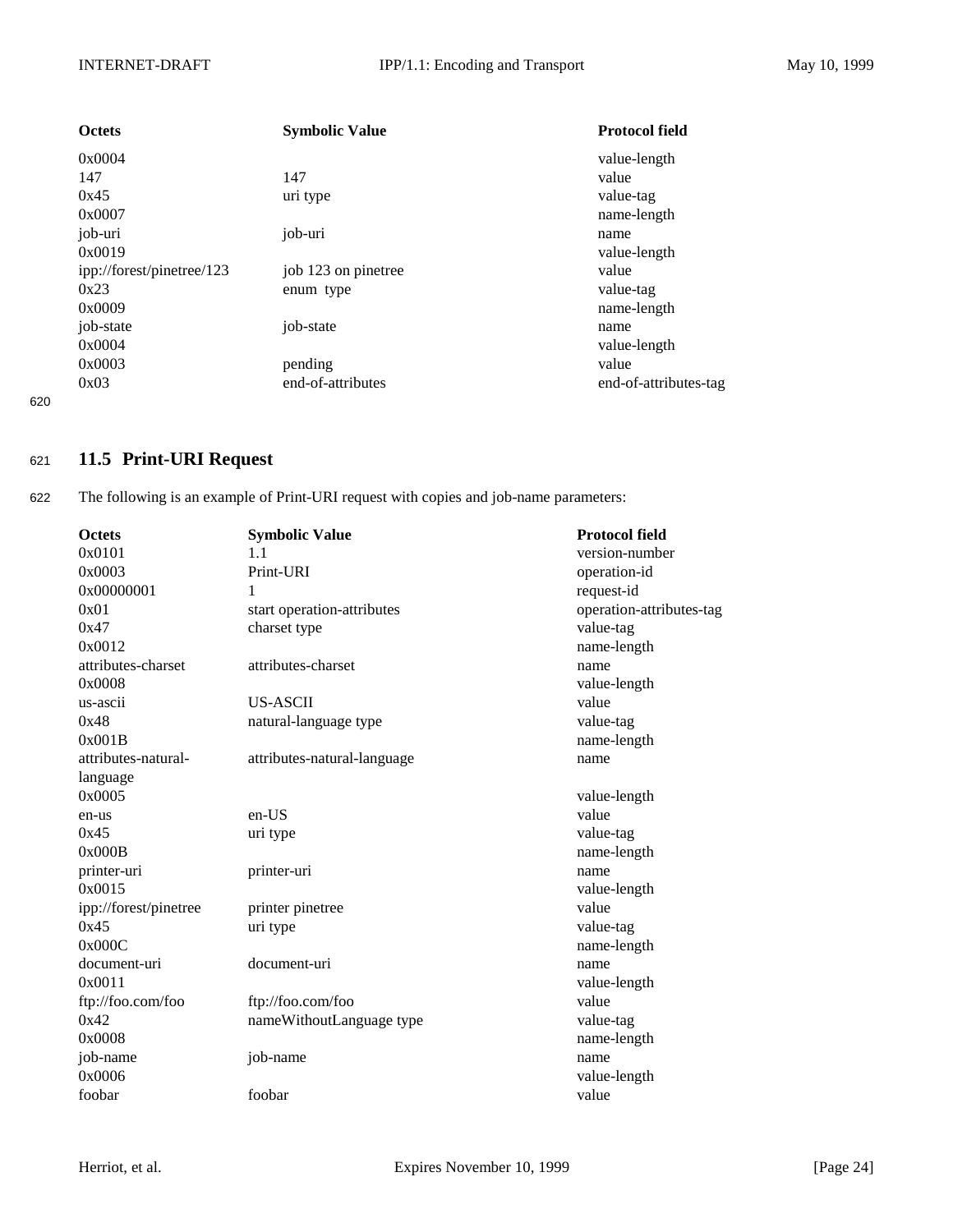| <b>Octets</b> | <b>Symbolic Value</b> | <b>Protocol field</b> |
|---------------|-----------------------|-----------------------|
| 0x02          | start job-attributes  | job-attributes-tag    |
| 0x21          | integer type          | value-tag             |
| 0x0006        |                       | name-length           |
| copies        | copies                | name                  |
| 0x0004        |                       | value-length          |
| 0x00000001    |                       | value                 |
| 0x03          | end-of-attributes     | end-of-attributes-tag |

### <sup>623</sup> **11.6 Create-Job Request**

624 The following is an example of Create-Job request with no parameters and no attributes:

| <b>Octets</b>         | <b>Symbolic Value</b>       | <b>Protocol field</b>    |
|-----------------------|-----------------------------|--------------------------|
| 0x0101                | 1.1                         | version-number           |
| 0x0005                | Create-Job                  | operation-id             |
| 0x00000001            | 1                           | request-id               |
| 0x01                  | start operation-attributes  | operation-attributes-tag |
| 0x47                  | charset type                | value-tag                |
| 0x0012                |                             | name-length              |
| attributes-charset    | attributes-charset          | name                     |
| 0x0008                |                             | value-length             |
| us-ascii              | US-ASCII                    | value                    |
| 0x48                  | natural-language type       | value-tag                |
| 0x001B                |                             | name-length              |
| attributes-natural-   | attributes-natural-language | name                     |
| language              |                             |                          |
| 0x0005                |                             | value-length             |
| en-us                 | en-US                       | value                    |
| 0x45                  | uri type                    | value-tag                |
| 0x000B                |                             | name-length              |
| printer-uri           | printer-uri                 | name                     |
| 0x0015                |                             | value-length             |
| ipp://forest/pinetree | printer pinetree            | value                    |
| 0x03                  | end-of-attributes           | end-of-attributes-tag    |

### <sup>625</sup> **11.7 Get-Jobs Request**

626 The following is an example of Get-Jobs request with parameters but no attributes:

| <b>Octets</b>               | <b>Symbolic Value</b>       | <b>Protocol field</b>    |
|-----------------------------|-----------------------------|--------------------------|
| 0x0101                      | 1.1                         | version-number           |
| 0x000A                      | Get-Jobs                    | operation-id             |
| 0x00000123                  | 0x123                       | request-id               |
| 0x01                        | start operation-attributes  | operation-attributes-tag |
| 0x47                        | charset type                | value-tag                |
| 0x0012                      |                             | name-length              |
| attributes-charset          | attributes-charset          | name                     |
| 0x0008                      |                             | value-length             |
| us-ascii                    | US-ASCII                    | value                    |
| 0x48                        | natural-language type       | value-tag                |
| 0x001B                      |                             | name-length              |
| attributes-natural-language | attributes-natural-language | name                     |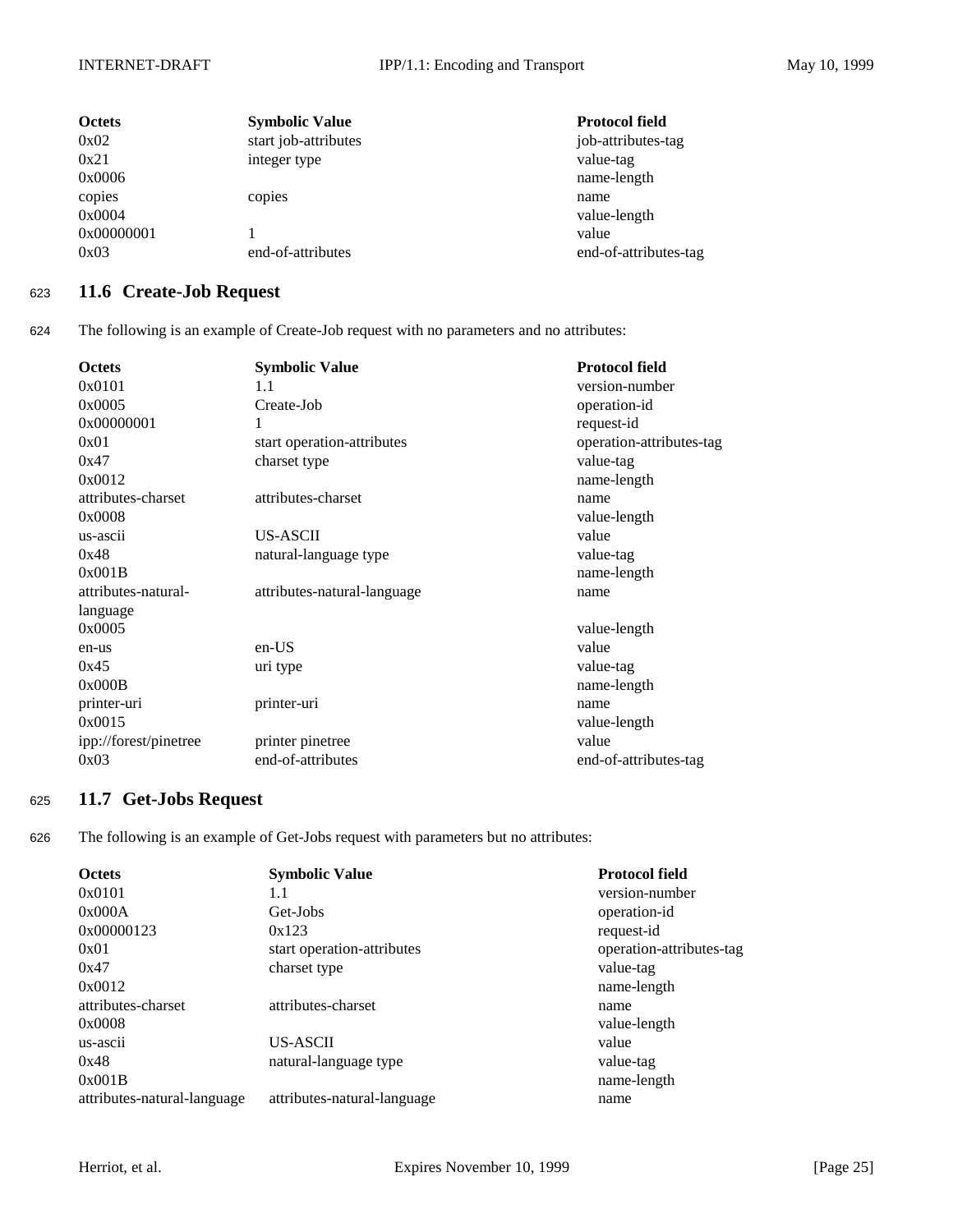| <b>Octets</b>         | <b>Symbolic Value</b> | <b>Protocol field</b> |
|-----------------------|-----------------------|-----------------------|
| 0x0005                |                       | value-length          |
| en-us                 | $en-US$               | value                 |
| 0x45                  | uri type              | value-tag             |
| 0x000B                |                       | name-length           |
| printer-uri           | printer-uri           | name                  |
| 0x0015                |                       | value-length          |
| ipp://forest/pinetree | printer pinetree      | value                 |
| 0x21                  | integer type          | value-tag             |
| 0x0005                |                       | name-length           |
| limit                 | limit                 | name                  |
| 0x0004                |                       | value-length          |
| 0x00000032            | 50                    | value                 |
| 0x44                  | keyword type          | value-tag             |
| 0x0014                |                       | name-length           |
| requested-attributes  | requested-attributes  | name                  |
| 0x0006                |                       | value-length          |
| job-id                | job-id                | value                 |
| 0x44                  | keyword type          | value-tag             |
| 0x0000                | additional value      | name-length           |
| 0x0008                |                       | value-length          |
| job-name              | job-name              | value                 |
| 0x44                  | keyword type          | value-tag             |
| 0x0000                | additional value      | name-length           |
| 0x000F                |                       | value-length          |
| document-format       | document-format       | value                 |
| 0x03                  | end-of-attributes     | end-of-attributes-tag |

### <sup>627</sup> **11.8 Get-Jobs Response**

628 The following is an of Get-Jobs response from previous request with 3 jobs. The Printer returns no information about the second 629 job (because of security reasons):

| <b>Octets</b>               | <b>Symbolic Value</b>       | <b>Protocol field</b>    |
|-----------------------------|-----------------------------|--------------------------|
| 0x0101                      | 1.1                         | version-number           |
| 0x0000                      | successful-ok               | status-code              |
| 0x00000123                  | 0x123                       | request-id (echoed back) |
| 0x01                        | start operation-attributes  | operation-attribute-tag  |
| 0x47                        | charset type                | value-tag                |
| 0x0012                      |                             | name-length              |
| attributes-charset          | attributes-charset          | name                     |
| 0x000A                      |                             | value-length             |
| ISO-8859-1                  | ISO-8859-1                  | value                    |
| 0x48                        | natural-language type       | value-tag                |
| 0x001B                      |                             | name-length              |
| attributes-natural-language | attributes-natural-language | name                     |
| 0x0005                      |                             | value-length             |
| en-us                       | en-US                       | value                    |
| 0x41                        | textWithoutLanguage type    | value-tag                |
| 0x000E                      |                             | name-length              |
| status-message              | status-message              | name                     |
| 0x000D                      |                             | value-length             |
| successful-ok               | successful-ok               | value                    |
|                             |                             |                          |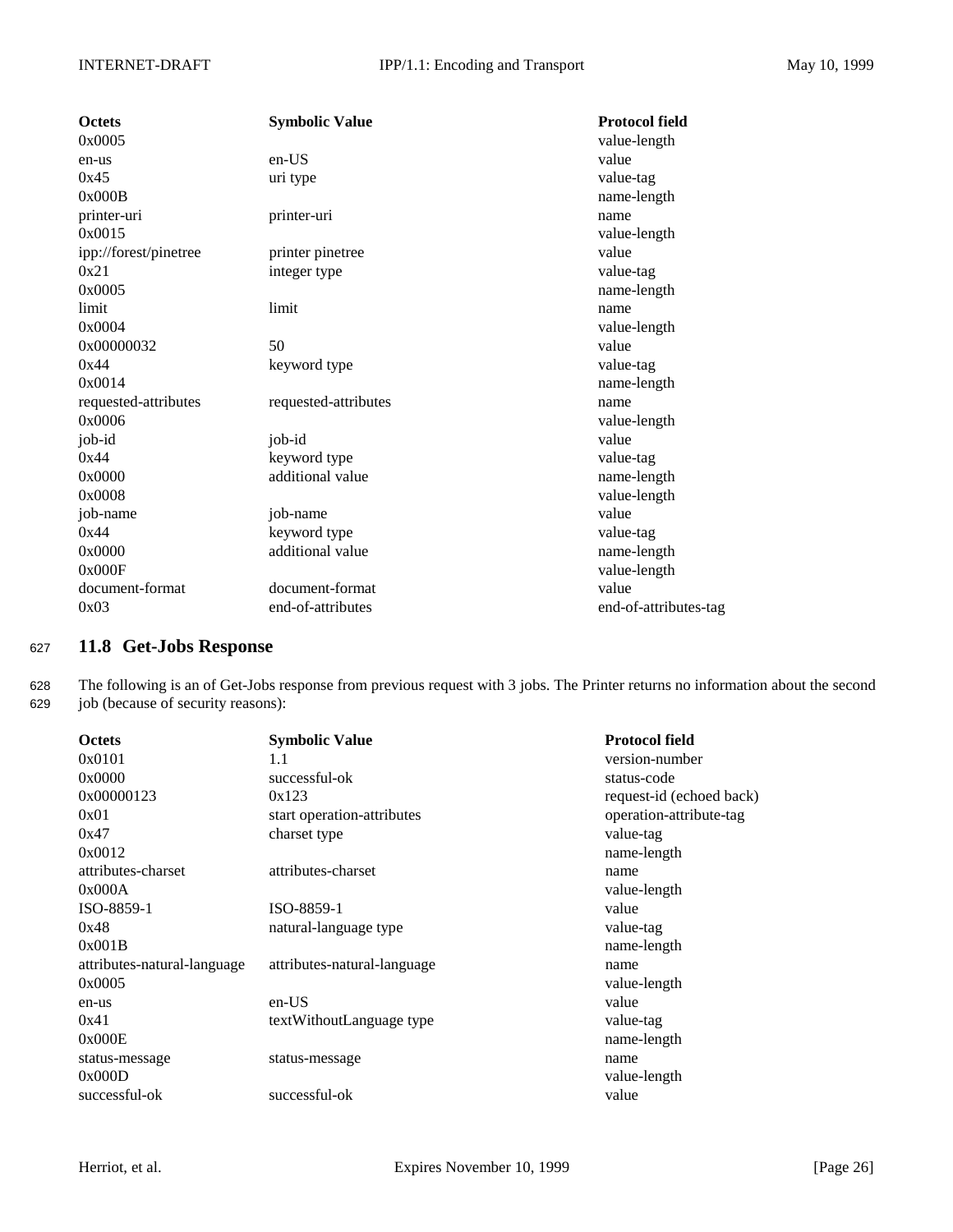| <b>Octets</b> | <b>Symbolic Value</b>             | <b>Protocol field</b> |
|---------------|-----------------------------------|-----------------------|
| 0x02          | start job-attributes (1st object) | job-attributes-tag    |
| 0x21          | integer type                      | value-tag             |
| 0x0006        |                                   | name-length           |
| job-id        | job-id                            | name                  |
| 0x0004        |                                   | value-length          |
| 147           | 147                               | value                 |
| 0x36          | nameWithLanguage                  | value-tag             |
| 0x0008        |                                   | name-length           |
| job-name      | job-name                          | name                  |
| 0x000C        |                                   | value-length          |
| 0x0005        |                                   | sub-value-length      |
| $fr-ca$       | fr-CA                             | value                 |
| 0x0003        |                                   | sub-value-length      |
| fou           | fou                               | name                  |
| 0x02          | start job-attributes (2nd object) | job-attributes-tag    |
| 0x02          | start job-attributes (3rd object) | job-attributes-tag    |
| 0x21          | integer type                      | value-tag             |
| 0x0006        |                                   | name-length           |
| job-id        | job-id                            | name                  |
| 0x0004        |                                   | value-length          |
| 148           | 149                               | value                 |
| 0x36          | nameWithLanguage                  | value-tag             |
| 0x0008        |                                   | name-length           |
| job-name      | job-name                          | name                  |
| 0x0012        |                                   | value-length          |
| 0x0005        |                                   | sub-value-length      |
| de-CH         | de-CH                             | value                 |
| 0x0009        |                                   | sub-value-length      |
| isch guet     | isch guet                         | name                  |
| 0x03          | end-of-attributes                 | end-of-attributes-tag |

# <sup>630</sup> **12. Appendix C: Registration of MIME Media Type Information for** <sup>631</sup> **"application/ipp"**

632 This appendix contains the information that IANA requires for registering a MIME media type. The information following this 633 paragraph will be forwarded to IANA to register application/ipp whose contents are defined in Section 3 "Encoding of the 634 Operation Layer" in this document:

- 635 **MIME type name:** application
- 636 **MIME subtype name:** ipp

637 A Content-Type of "application/ipp" indicates an Internet Printing Protocol message body (request or response). Currently there 638 is one version: IPP/1.1, whose syntax is described in Section 3 "Encoding of the Operation Layer" of [ipp-pro], and whose 639 semantics are described in [ipp-mod].

- 640 **Required parameters:** none
- 641 **Optional parameters:** none
- 642 **Encoding considerations:**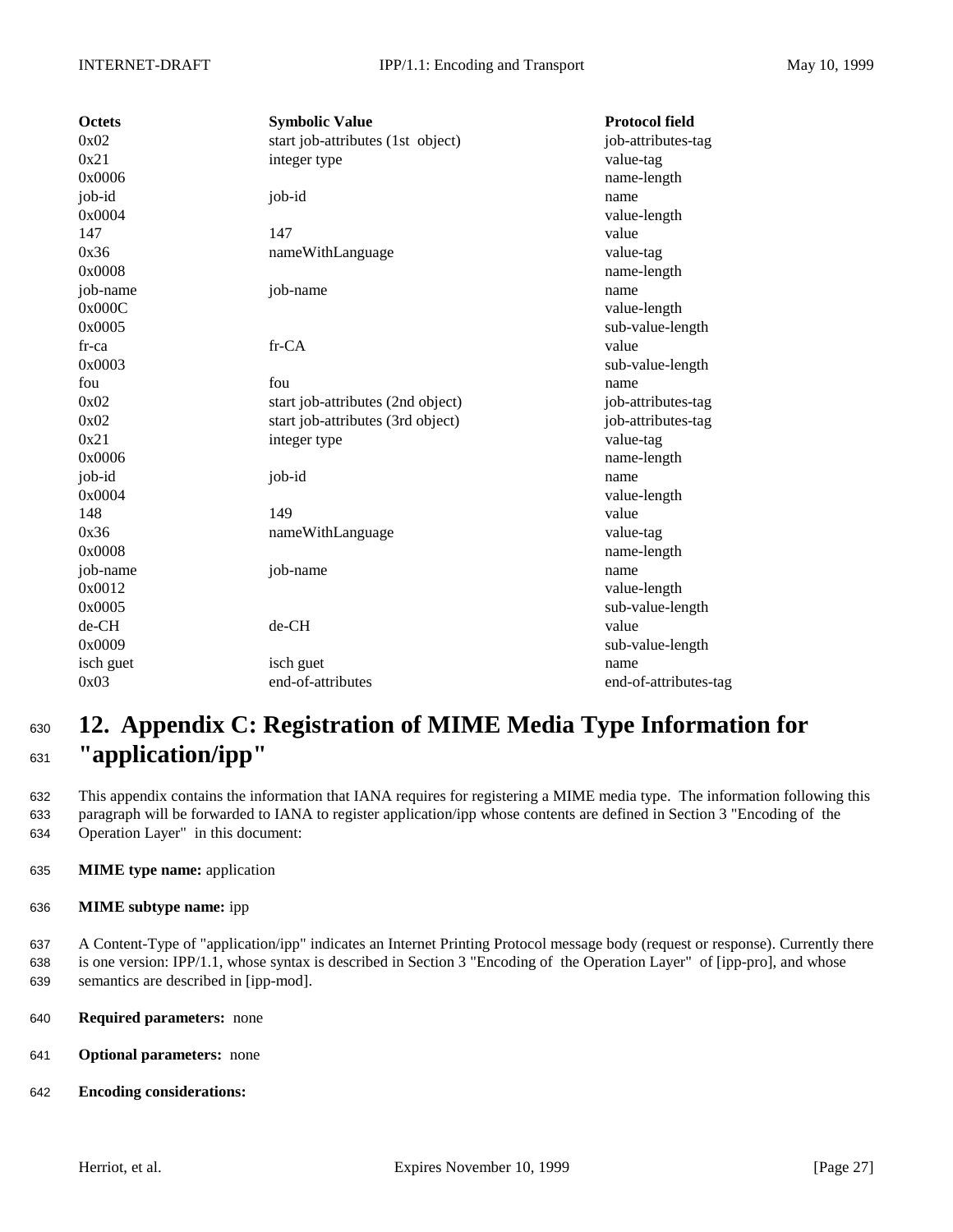IPP/1.1 protocol requests/responses MAY contain long lines and ALWAYS contain binary data (for example attribute value lengths).

#### **Security considerations:**

 IPP/1.1 protocol requests/responses do not introduce any security risks not already inherent in the underlying transport protocols. Protocol mixed-version interworking rules in [ipp-mod] as well as protocol encoding rules in [ipp-pro] are complete and unambiguous.

#### **Interoperability considerations:**

 IPP/1.1 requests (generated by clients) and responses (generated by servers) MUST comply with all conformance requirements imposed by the normative specifications [ipp-mod] and [ipp-pro]. Protocol encoding rules specified in [ipp-pro] are comprehensive, so that interoperability between conforming implementations is guaranteed (although support for specific optional features is not ensured). Both the "charset" and "natural-language" of all IPP/1.1 attribute values which are a LOCALIZED-STRING are explicit within IPP protocol requests/responses (without recourse to any external information in HTTP, SMTP, or other message transport headers).

#### **Published specification:**

- [ipp-mod] Isaacson, S., deBry, R., Hastings, T., Herriot, R., Powell, P., "Internet Printing Protocol/1.1: Model and Semantics" draft-ietf-ipp-model-v11-00.txt, February, 1999.
- [ipp-pro] Herriot, R., Butler, S., Moore, P., Turner, R., "Internet Printing Protocol/1.1: Encoding and Transport", draft-ietf-ipp-protocol-v11-00.txt, February, 1999.

#### **Applications which use this media type:**

- Internet Printing Protocol (IPP) print clients and print servers, communicating using HTTP/1.1 (see [IPP-PRO]), SMTP/ESMTP,
- FTP, or other transport protocol. Messages of type "application/ipp" are self-contained and transport-independent, including "charset" and "natural-language" context for any LOCALIZED-STRING value.

#### **Person & email address to contact for further information:**

Tom Hastings

- Xerox Corporation
- 737 Hawaii St. ESAE-231
- El Segundo, CA
- Phone: 310-333-6413
- Fax: 310-333-5514
- Email: thastings@cp10.es.xerox.com
- or
- Robert Herriot
- Xerox Corporation
- 3400 Hillview Ave., Bldg #1
- Palo Alto, CA 94304
- Phone: 650-813-7696
- Fax: 650-813-6860
- Email: robert.herriot@pahv.xerox.com